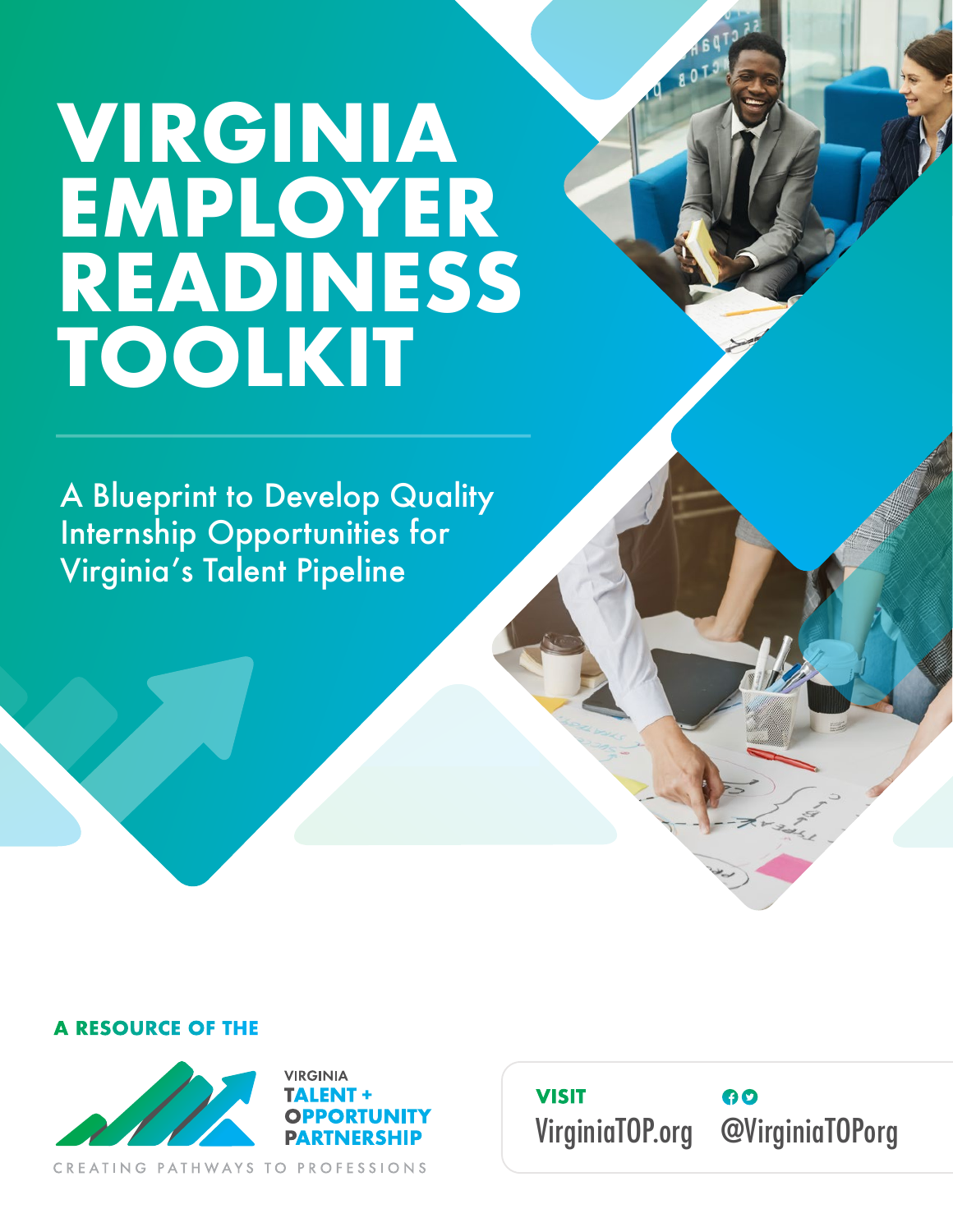# **TABLE OF CONTENTS**

# **3**

**OVERVIEW**

- **4** Purpose
- Virginia TOP **4**
- What Are Statewide **6** Leaders Saying?

**6**

#### **WHAT IS AN INTERNSHIP?**

- Definition **6**
- **6** Quality
- Experiential Learning **7**
- Types of Internship and **7** Work-Based Learning **Opportunities**
- **10** Industry Collaboration
- 11 Compensation **Considerations**
- Value-Add Features **12**
- **13** Benefit of Collaborative **Partnerships**

#### **PROGRAM DEVELOPMENT 14**

- 14 Evaluate Areas of Need
- **14** Evaluate Practicality
- **15** Build a Structure

## **RECRUITMENT 17**

- 17 Timeline
- **18** Developing a Clear and Concise Internship Posting
- **22** Interviews and Hiring

**ONBOARDING PROCESSES 23**

- **23** Intern Processing
- **24** Access and Equity in **Opportunity**
- **24** Student Rights and **Protections**
- **25** Legal Considerations
- **26** Intellectual Property (IP) Ownership
- Non-Disclosure **26** Agreements (NDAs)
- **26** Furloughs and Layoffs
- **26** Evaluation and Assessment
- **27** Continuing Engagement Post-Internship

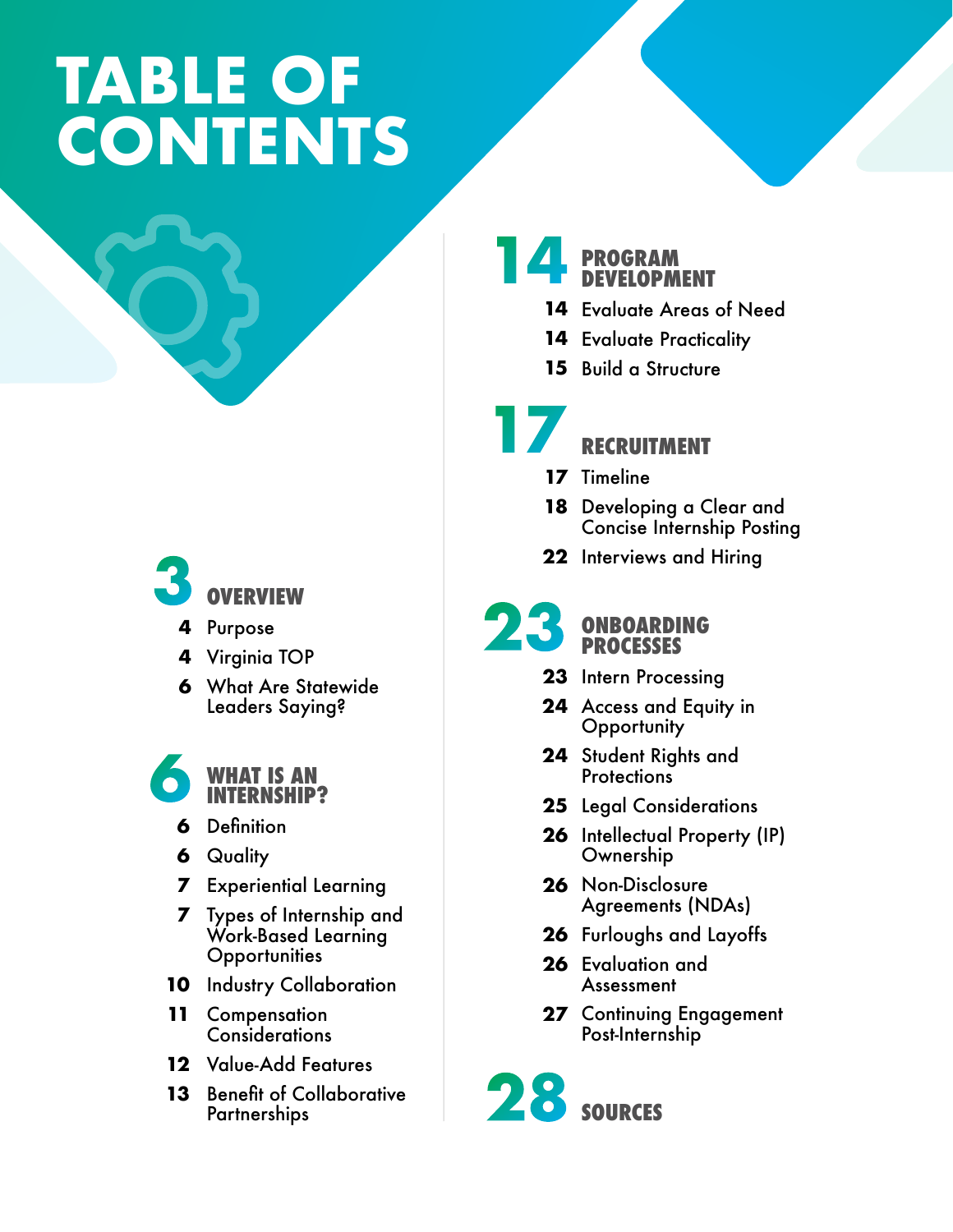## **OVERVIEW**

### **A MESSAGE FROM BARRY DUVAL, PRESIDENT AND CEO OF THE VIRGINIA CHAMBER OF COMMERCE**

Virginia has long been recognized for its robust talent supply pipeline, world-class higher education infrastructure, and strong business community comprised of some of the nation's leading industries. Through the Employer Readiness Toolkit, it is our hope to foster greater connectivity between the education institutions, the student and parent population, and employers throughout the Commonwealth. Helping more students experience business as an educational pathway to a career will help position Virginia to continue to lead the nation in talent and workforce development.

I would like to express my gratitude to the many organizations and individuals who provided their insights for the development of the Employer Readiness Toolkit. I would like to specifically recognize the Virginia Chamber Foundation's Work-Based [Learning Task Force](https://virginiatop.org/employers/) and the [State Council of Higher Education for Virginia'](https://schev.edu)s working groups for their leading efforts to build these recommendations.

While the Employer Readiness Toolkit is primarily focused on the development and best practices of internship and co-op experiences, many of the attributes of successful programs can be applied to other forms of work-based learning.

Together, we can ensure Virginia continues to improve and expand upon the available work-based learning opportunities for students – our workforce of the future - by providing greater equity, preparedness, and support.

Sincerely,

Dary E. Dubal

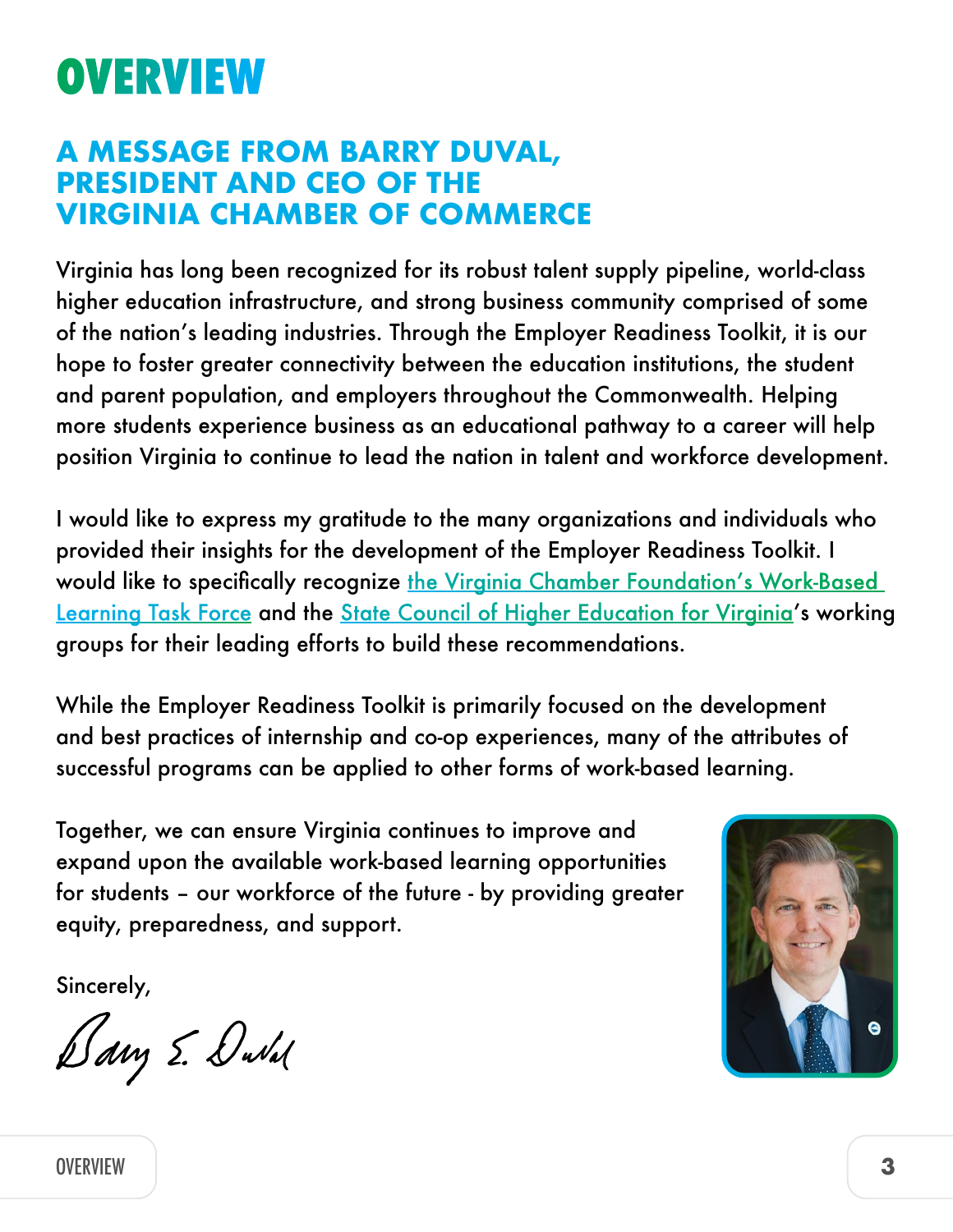## **PURPOSE**

The Virginia Employer Readiness Toolkit is a comprehensive document to aid the employer community in building and expanding internship and work-based learning opportunities for higher education students throughout the Commonwealth. The readiness toolkit provides information and key resources to employers as they consider implementing these programs either at their place of work or remotely. The toolkit helps employers with their readiness for interns to ensure quality of the experience for students, institutions, and businesses.

## **VIRGINIA TALENT AND OPPORTUNITY PARTNERSHIP**

The Virginia Employer Readiness Toolkit is made available through the Virginia Talent and Opportunity Partnership (Virginia TOP), a public-private partnership formed between the Virginia Chamber Foundation and the State Council of Higher Education for Virginia (SCHEV). Virginia TOP is tasked with creating greater connectivity between students, institutions of higher education, and the employer community to expand paid and credit-bearing internship and other work-based learning opportunities. Virginia TOP is organized through the Commonwealth Innovative Internship Fund and Program and administered by SCHEV.

# **HOW**

By connecting everyone, Virginia TOP gives the right tools to Virginia businesses, students, and higher ed. The end goal is to connect businesses with students who want to learn by doing.



#### **INCREASING OPPORTUNITY & VISIBILITY**

We help businesses. students, and higher ed share work-based learning opportunities much more efficiently.



#### **KEEPING GRADS IN-STATE**

We encourage graduates to live and work in Virginia by creating more highquality opportunities.



#### **MAKING VIRGINIA #1 FOR BUSINESS**

We help fuel Virginia's talent pipeline, an important aspect in keeping our state at the top of business rankings.

OVERVIEW **4**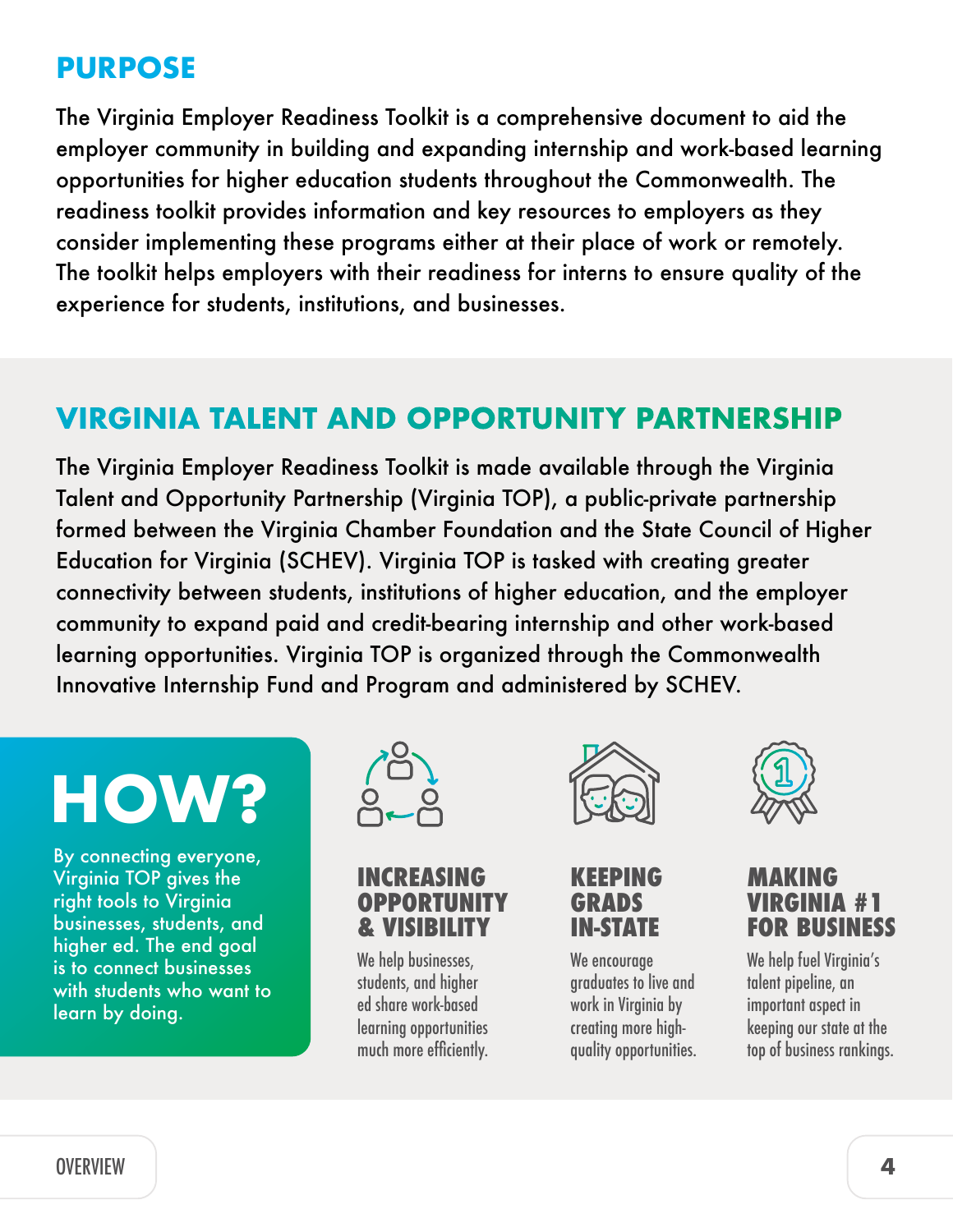## **WHAT ARE STATEWIDE LEADERS SAYING?**



"Virginia is the best state for business in part because of our world-class workforce, and we know that high-quality, work-based learning and internships are key to maintaining a strong talent pipeline and filling the in-demand jobs. By fostering greater connectivity between students and the opportunities that can lead to full-time employment, the Virginia Talent and Opportunity Partnership supports our shared goals of ensuring that every Virginian has equitable access to the resources, education, and experiences to thrive in our Commonwealth."

#### **The Honorable Governor Ralph Northam**

"The Innovative Internship Program creates a new pathway for Virginia's students, not only to meet current workforce needs and regional economic growth, but also to enhance job readiness and higher education affordability. The Virginia Talent and Opportunity Partnership is a significant public-private partnership to help accomplish the goals of the Program and complement other ongoing efforts to increase connectivity between students and employers around the commonwealth."



#### **Peter Blake • Director, State Council of Higher Education for Virginia**



"Virginia TOP will ensure that more students have the resources they need to gain meaningful workforce experiences before graduation. Connecting more students to potential full-time, well-paying careers after graduation is immeasurably important for Virginia's economic future."

#### **The Honorable Senator Siobhan Dunnavant**

"The Virginia Talent and Opportunity Partnership will position our students to lead in an increasingly competitive landscape. By improving the readiness of students, businesses, and institutions of higher education, Virginia TOP will provide the connectivity needed to build our workforce of the future."





**The Honorable Delegate Kirk Cox**

"Business and higher education leaders know that collaboration works. It creates and grows pathways from school, to college, to good jobs and careers and helps ensure Virginia will continue to have one of the best workforces anywhere. Our Virginia Business Higher Education Council will continue to advocate for the resources needed for collaborative initiatives that work for Virginians."

**Dennis Treacy • Vice Chair, Virginia Business Higher Education Council**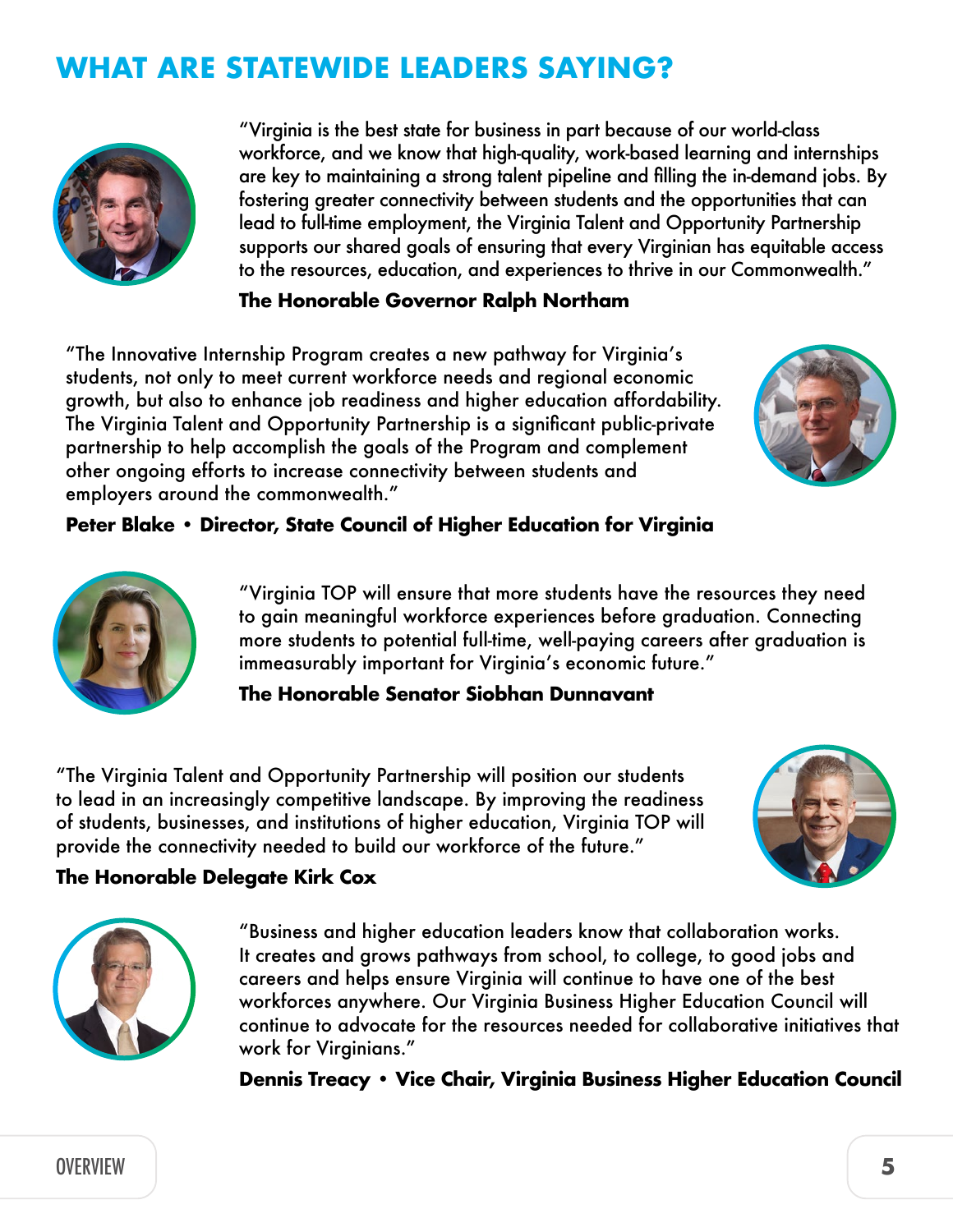# **WHAT IS AN INTERNSHIP?**

## **DEFINITION**

"An internship is defined as a form of experiential learning that integrates knowledge and theory learned in the classroom with practical application and skills development in a professional setting. Internships give students the opportunity to gain valuable applied experience and make connections in professional fields they are considering for career paths; and give employers the opportunity to guide and evaluate talent."<sup>1</sup>

## **QUALITY**

A quality internship or work-based learning opportunity challenges organizations to develop these opportunities as genuine learning experiences; and challenges students to apply their classroom knowledge to work-based tasks. Ideally, the organization benefits from the work that the intern produces and the ability to identify talent, while the student benefits from the professional development and/or compensation and class credit.

#### **As defined by the National Association of Colleges and Employers, the following key features must be met to ensure the intern experience is educational:**

- The experience must be an extension of the classroom: a learning experience that provides for applying the knowledge gained in the classroom. It must not be simply to advance the operations of the employer or be the work that a regular employee would routinely perform.
- The skills or knowledge learned must be transferable to other employment settings.
- The experience has a defined beginning and end, and a job description with desired qualifications.
- Learning objectives/goals are clearly defined and related to the professional goals of the student's academic coursework.
- Supervision is provided by a professional with expertise and educational and/or professional background in the field of the experience.
- Routine feedback is provided by the experienced supervisor.
- Resources, equipment, and facilities are provided by the host employer that support learning objectives/goals.

#### WHAT IS AN INTERNSHIP? **6**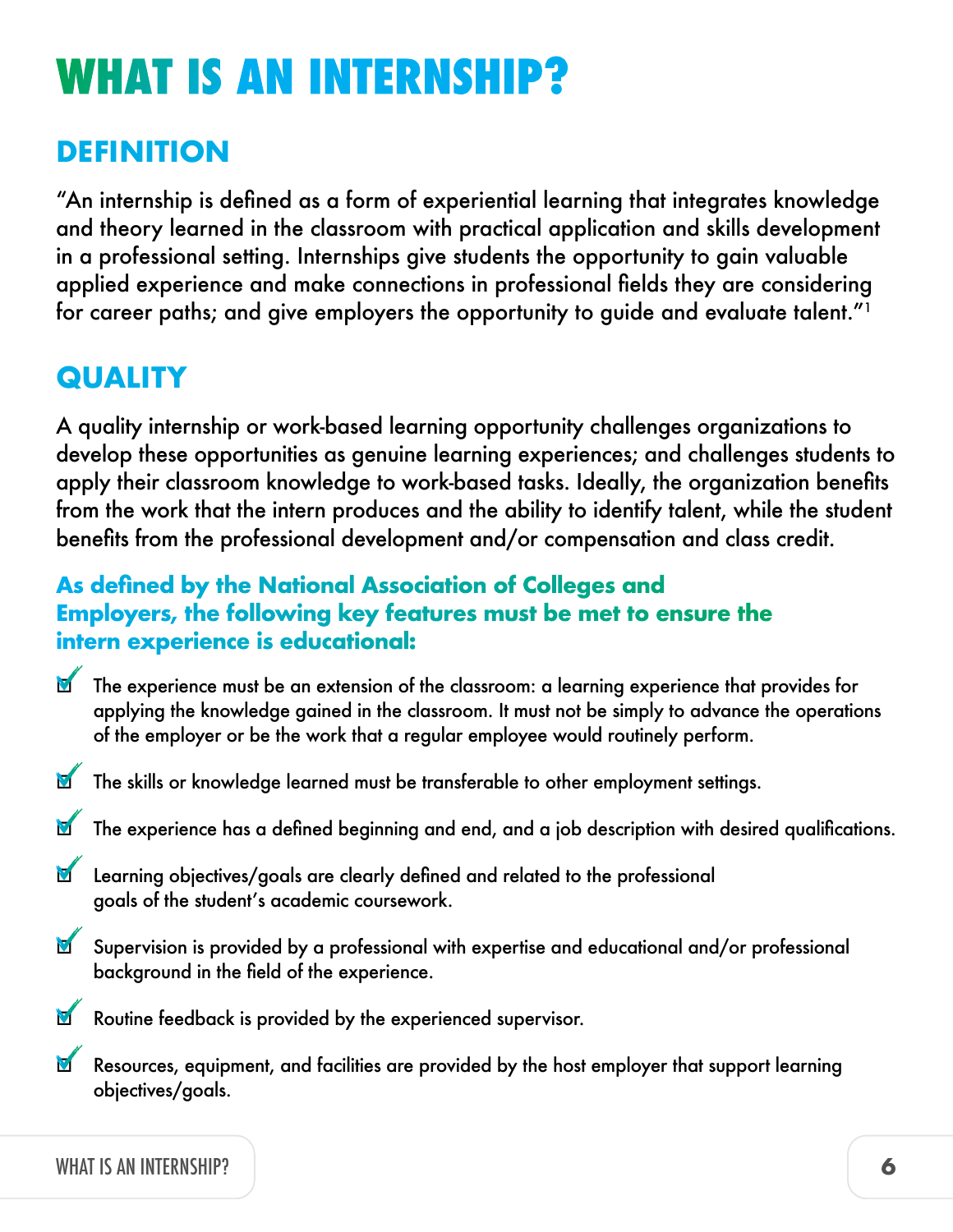## **EXPERIENTIAL LEARNING**

"Experiential Learning" is a term commonly used to broadly describe learning opportunities presented through experiences.

The National Association of Colleges and Employers defines experiential learning as, "A crucial component of a college education. Experiential learning encompasses a wide variety of enriching opportunities for students, including service-learning, volunteering, student organization leadership and campus involvement, faculty-led research and projects, experiential study-abroad, student employment/work-study, cooperative education, and internships."

More recently, entrepreneurship has become a viable experiential learning option to promote student growth and development in business creation and innovation.<sup>2</sup>

Due to the broad nature of the term experiential learning, this toolkit instead utilizes the terms "internship" and "work-based learning" throughout.

## **TYPES OF INTERNSHIP AND WORK-BASED LEARNING OPPORTUNITIES**

During the early stages of exploring how to build a program, it is important to review the wide variety of internship and work-based learning structures to select the type of program(s) that will best fit the organization. The types of internship and work-based learning opportunities are:

- **Traditional Opportunities**
- **Flexible Opportunities**
- **Project-Based Opportunities**
- **Remote Opportunities**
- **Cooperative Experiences**
- **Cocurricular & Extracurricular Experiences**
- **High-Impact Practices (HIPs)**
- **Professional Development Opportunities**



## **KEEP IN MIND:**

The best programs are mutually beneficial to the student, employer, and educational institution.

WHAT IS AN INTERNSHIP?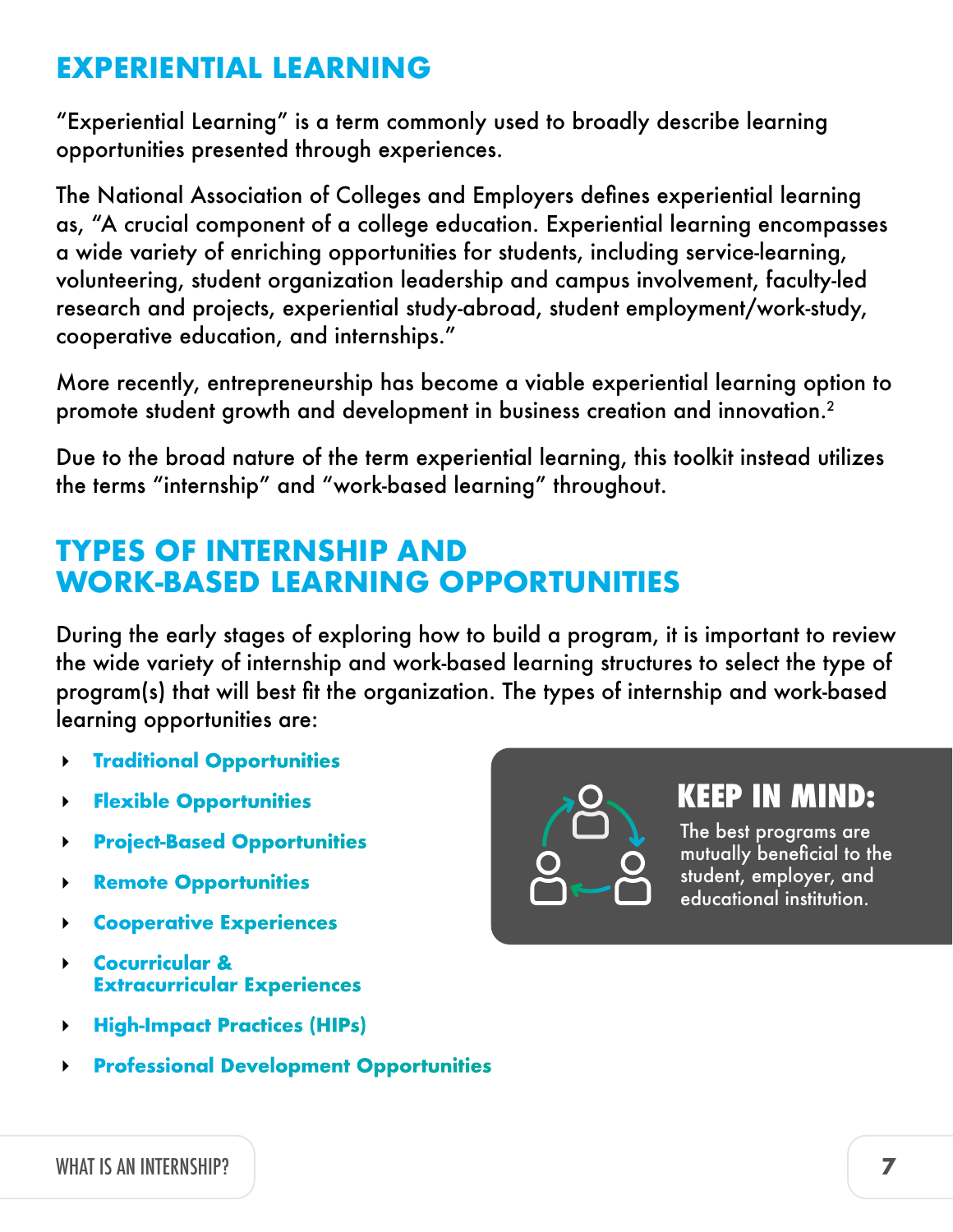### **Traditional Opportunities**

- Allow for students to work for an employer through a formalized program or embedded with a specific organization or department.
- Typically follow a 12-16-week timeframe and coincide with an academic semester:
	- Late August to early December for fall
	- Mid-December to mid-January for winter,
	- Late January to late April for spring, and
	- Mid-to-late May to early or mid-August for summer.
- Can be part-time or full-time, depending on employer and student's needs.
- May qualify for academic credit and, if so, a faculty advisor will be involved.

#### **Flexible Opportunities**

- Can be offered year-round, based on employer need, and allow for students to work through a formalized program or embedded with an organization or department.
- Typically follow a 5-10-week modular timeframe.
- Colleges on a modular term calendar can offer prospective candidates when the employer has a need or can fit an intern in their schedule.
- Can be either part-time or full-time, depending on the employer and student's needs.

#### **Project-Based Opportunities**

- Focused on a specific goal or research project that the student completes over the duration of the internship.
- Timeframe varies widely, depending on the size and scope of the project and whether the project is linked to academic coursework or is part of a capstone or thesis.
- Provides the student with a tangible outcome or work product to add to portfolio at completion and the employer with direct support for a more focused objective.
- Also referred to as micro-internships and may involve a team of students, with the ability to include students from multiple disciplines.
- In addition to the traditional route to promote project-based learning, there are organizations dedicated specifically to connecting employers and institutions for project-based opportunities. *Examples of these type of organizations include Parker Dewey and MindSumo.*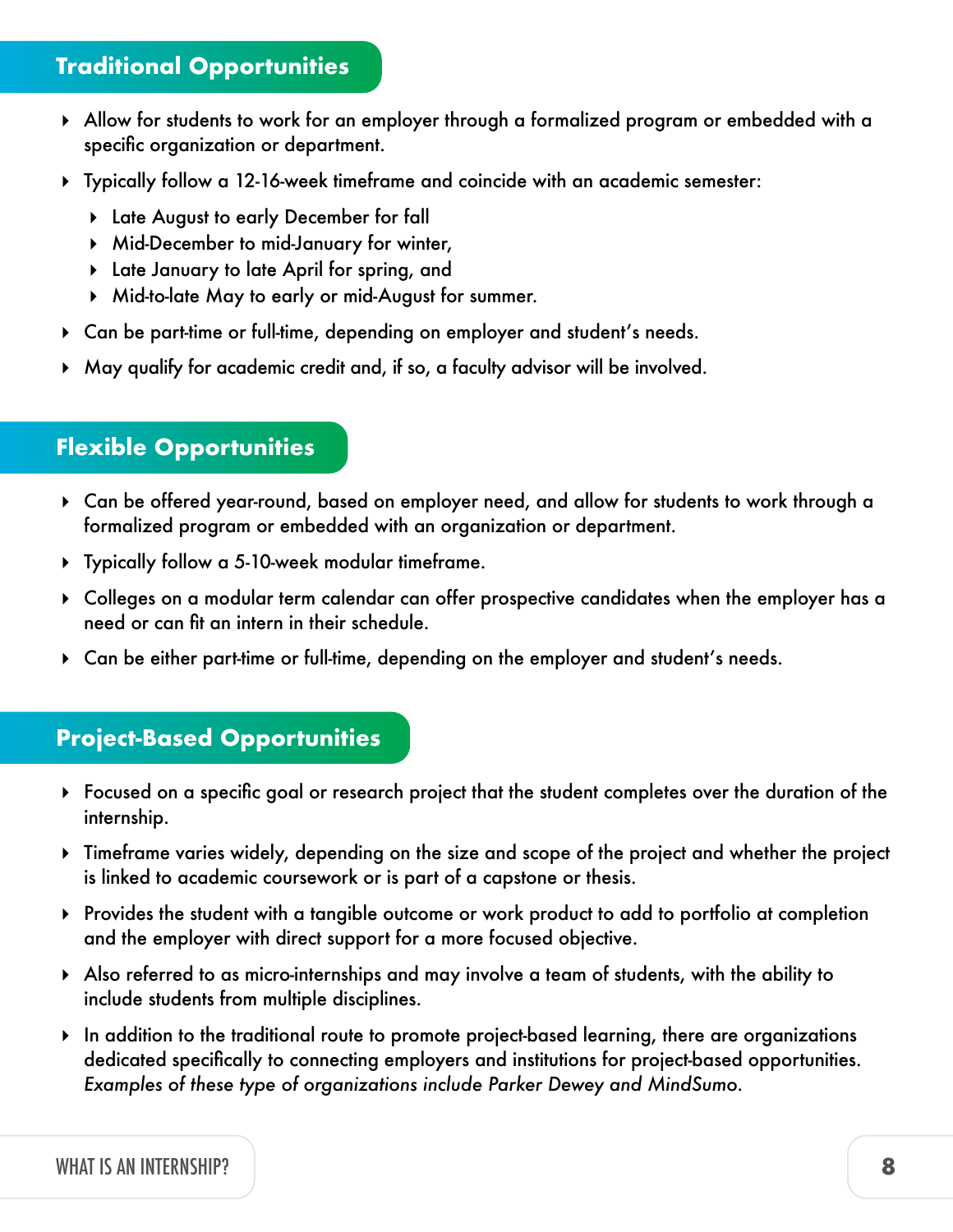#### **Remote Opportunities**

- Allow students and employers the flexibility to work together across geographic boundaries.
- Flexibility is the main strength to this approach and can help employers attract students from a wide variety of locations, backgrounds, and experience.
- $\blacktriangleright$  Ideal for organizations that have limited office space.
- Employers should consider the technology that will be needed and whether they will provide that.
- Strong support networks and virtual connection opportunities are important to interns who will miss out on the personal touch and cultural insight of an in-person opportunity.
- Networking with other students and employees can be more difficult remotely and they do not get to see or experience the place of work (unless your organization is fully remote).
- Under this type of opportunity, employers should craft a strategy to maximize remote engagement.
- Virtual coffee meetings, informal social gatherings conducted virtually, and access to optional educational opportunities are just a few examples of remote engagement.

#### **Cooperative Experiences**

- The Cooperative Education and Internship Association (CEIA) notes that, "co-op experiences are either full-time (40 hours per week) alternating periods (semester, quarter) of work and school or part-time (20 hours per week) combining work and school during the same time period."
- NACE relates that "the typical program plan is for students to alternate terms of full-time classroom study with terms of full-time, discipline-related employment. Since the program participation involves multiple work terms, the typical participant will work three or four work terms, thus gaining a year or more of career-related work experience before graduation."

#### **Cocurricular & Extracurricular Experiences**

- The National Association of Colleges and Employers acknowledges that both "extracurricular" and "cocurricular" are necessary to successfully maximize the potential of experiential learning. The distinctions of each as defined by NACE are:
	- **Cocurricular:** contributes to gaining skills and abilities that are part of the core competencies, and/or outcomes established by the institution and its governing bodies.<sup>3</sup>
	- **Extracurricular:** provides the opportunity to engage with the institution and that connect students to others within the community in meaningful ways.4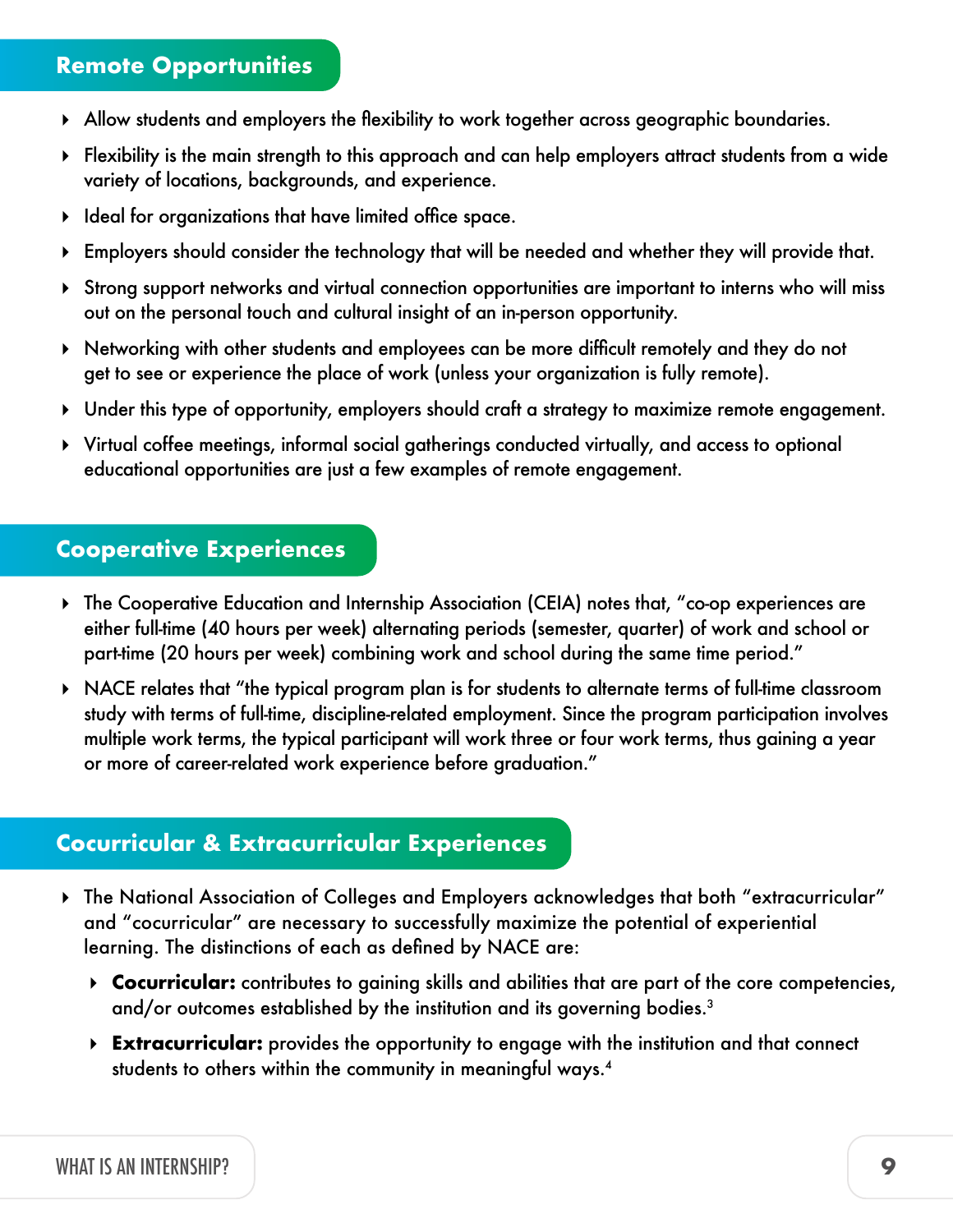### **High-Impact Practices (HIPs)**

- Active learning practices that promote deep learning by promoting student engagement as measured by the National Survey on Student Engagement (NSSE).5
- Experience must satisfy the definition established by George Kuh (2008, Kuh & O'Donnell, 2013) and his colleagues at the Association of American Colleges and Universities (AAC&U): achievement of deep learning, significant engagement gains, and positive differential impact on historically underserved student populations.

#### **Professional Development Opportunities**

- Holistic learning opportunities that allow students to not only support the employer's mission and vision, but also allow younger students to have exposure to areas critical to their career path.
- An example is shadowing an executive for a project or client facing meeting.
- Help students hone their critical thinking skills, oral and written communication skills, and other professional development-based exposure.
- Professional development can lead to future internship or work-based learning opportunities with an employer and provide exposure to see if a student is interested in pursuing that career.

## **INDUSTRY COLLABORATION**

Through the internship and work-based learning pathways defined above, employers are also encouraged to collaborate with other employers within their industry to share best practices and discuss the possibility of rotating interns between organizations, when possible.

Industry collaboration allows students to be exposed to additional experiences within their field of interest and allows employers to collaboratively recruit, train, and gain valuable assistance from the talent pool.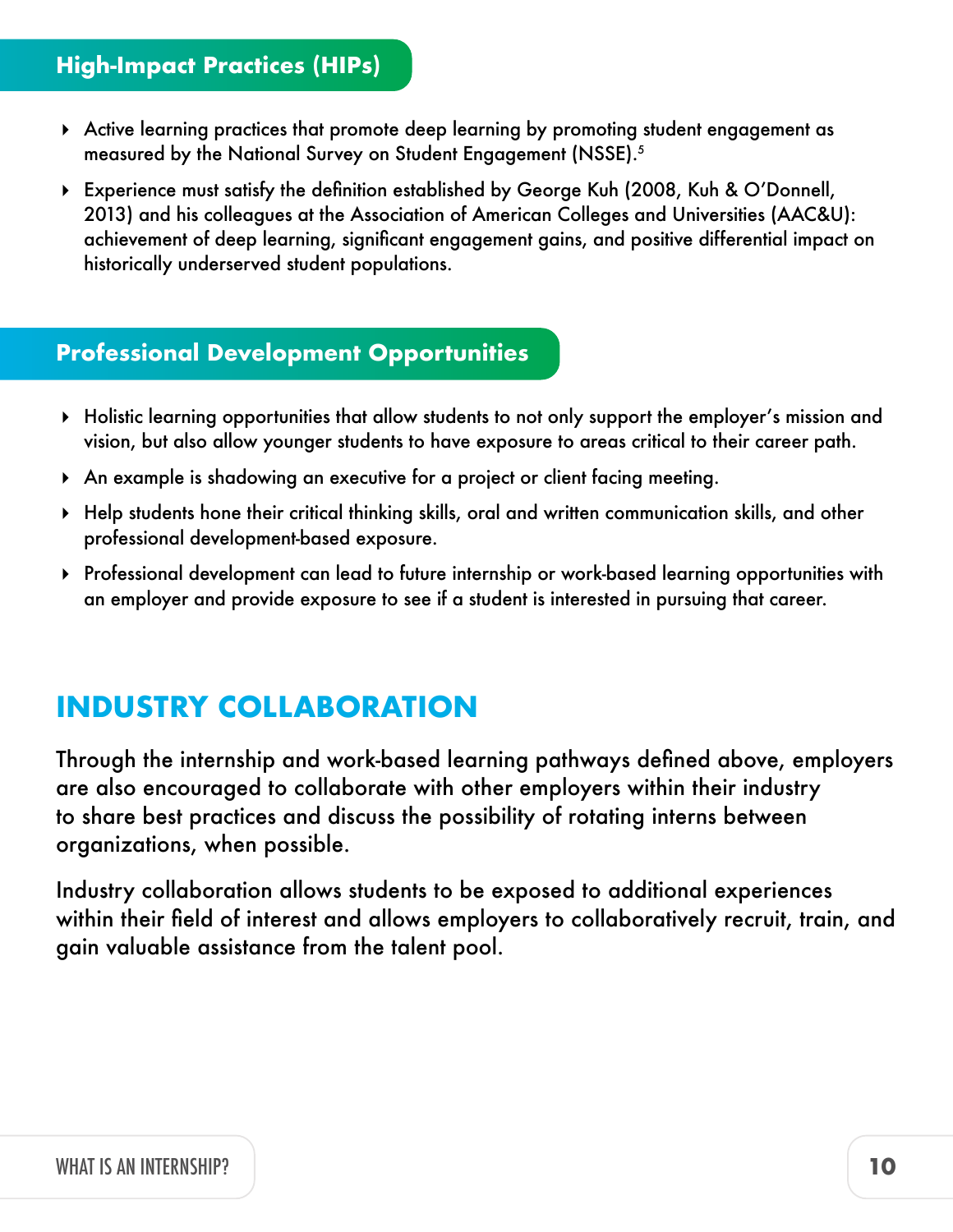## **COMPENSATION CONSIDERATIONS**

Compensation for interns varies widely with some being unpaid or solely earning the student course credit for a degree program, and even certain circumstances where an institution may not permit students to accept unpaid opportunities or pay.

Compensation can depend on several factors including the employer, geographic location, cost of living, industry type, and job role. Below are some considerations when deciding on a compensation model:

#### **Paid vs. Unpaid**

- Similar to other labor markets, internships and work-based learning opportunities are competitive for students. They are often competitive for employers as well, as they compete for top talent.
- Offering competitive compensation can help attract top talent and a diverse applicant pool.
- Some employers may not have to offer compensation to students who are not "employees." Regardless, all employers are required to abide by and should consult with HR and legal counsel to ensure all federal and state laws are being met.
- Paid opportunities are recognized as the preferred best practice. Course credits should not be considered a substitute for pay.

## **THE STATS ON PAID INTERNSHIPS**

Students who had paid internships were nearly **twice as likely to receive a full-time job offer** as those who had unpaid internships or who had no internships at all, according to a 2013 NACE survey.

The survey also found that students who had unpaid internships were paid less on average in their first full-time job than those who had no internships at all.

63.1% of students who had paid internships received at least one job offer, compared to only 37% of those with unpaid internships - a negligible 1.8 points more than those who had no internships at all.<sup>6</sup>

#### **Course Credits**

- Some educational institutions will allow students to participate in work-based learning opportunities or internships for course credits as part of their degree programs or credentialing.
- Employers must coordinate with the student and the educational institution to ensure that the internship program is compatible with academic program requirements.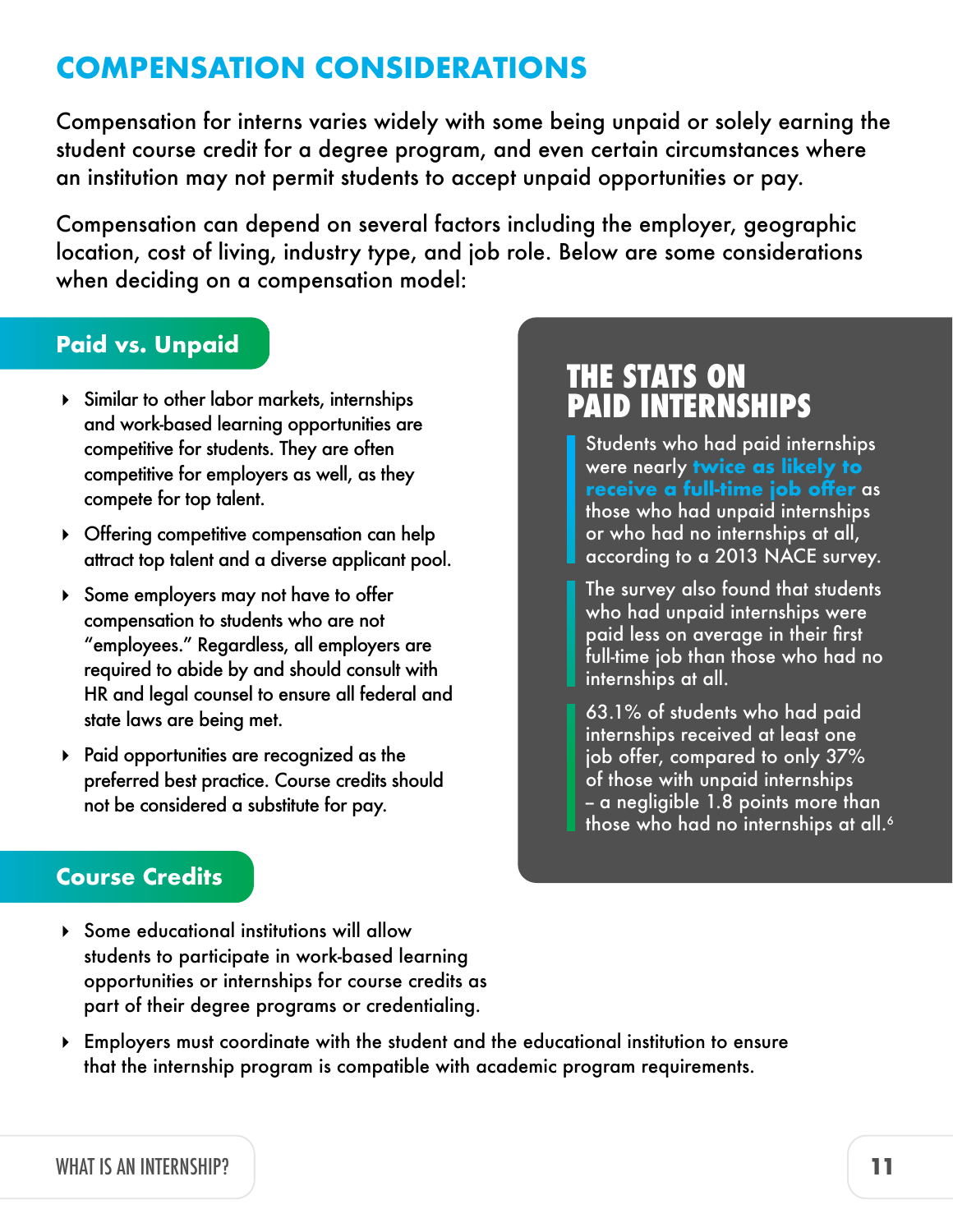Regardless of the compensation an intern receives, a key characteristic of an effective internship is clearly communicating the benefit structure whether that be a paycheck from the employer or course credit arranged through a partnership with the institution of higher education the student attends, according to the NACE.<sup>7</sup>

The primary goal as a business community should be to expand paid and/or credited opportunities as much as possible.

## **VALUE-ADD FEATURES**

Internships and work-based learning opportunities, done well, are extremely beneficial for all stakeholders involved - businesses, students, and higher education institutions. Below are some of the specific benefits each stakeholder group receives in a mutually beneficial internship or work-based learning opportunity program:

| <b>Employers</b>                                                                                                                                                                                                                                                                                                                                                                                                                               | <b>Students</b>                                                                                                                                                                                                                                                                                                                                                                                                                                                       | <b>Higher Ed</b>                                                                                                                                                                                                                                                                                                                                                                                               |
|------------------------------------------------------------------------------------------------------------------------------------------------------------------------------------------------------------------------------------------------------------------------------------------------------------------------------------------------------------------------------------------------------------------------------------------------|-----------------------------------------------------------------------------------------------------------------------------------------------------------------------------------------------------------------------------------------------------------------------------------------------------------------------------------------------------------------------------------------------------------------------------------------------------------------------|----------------------------------------------------------------------------------------------------------------------------------------------------------------------------------------------------------------------------------------------------------------------------------------------------------------------------------------------------------------------------------------------------------------|
| Evaluate prospective future<br>employees during the internship.<br>Provided with a fresh way of<br>approaching business challenges by<br>students applying knowledge from<br>the classroom to the workplace,<br>including new technologies and<br>processes.<br>Help support ongoing efforts to<br>keep top talent in Virginia after<br>graduation by exposing them to<br>enticing career opportunities.<br>Support ongoing efforts to promote | A study found that students with<br>paid internships received nearly<br>50% more job offers than those<br>who had unpaid internships or none<br>at all. <sup>8</sup><br>Can apply academic coursework to<br>real-world experiences.<br>Provides with the opportunity to<br>enhance their resume with hands-<br>on experiences in high-demand<br>industries.<br>Able to fulfill degree requirements<br>and earn credits (depending on the<br>educational institution). | Creates a more<br>▶<br>collaborative work<br>environment between the<br>institution and the broader<br>employer community.<br>Illustrates the practical<br>$\blacktriangleright$<br>application of coursework,<br>which may result in<br>an increase in student<br>satisfaction and retention.<br>Greater connectivity with<br>▶<br>the business community<br>helps to raise the<br>profile of the institution |
| workplace diversity and equity by<br>providing underrepresented students<br>the opportunity to consider careers.<br>Provide real-world management<br>training experience for current<br>employees by serving as internship<br>mentors or supervisors.                                                                                                                                                                                          | Able to expand their professional<br>network in career-related fields.<br>May have the opportunity to work<br>with equipment and technology that<br>may not be available on campus in<br>real-life scenarios.                                                                                                                                                                                                                                                         | throughout the state and<br>in high-demand fields.<br>Have the ability to<br>▶<br>enhance curriculum<br>through career relevance<br>assessment and student<br>feedback.                                                                                                                                                                                                                                        |
| Gain access to a year-round<br>▶<br>source of highly motivated pre-<br>professionals that are flexible,<br>cost-effective and do not require a<br>long-term employer commitment.                                                                                                                                                                                                                                                               | Gain unique experiences that<br>▶<br>may lead to full-time employment<br>stemming from the internship<br>or relationships built during the<br>experience.                                                                                                                                                                                                                                                                                                             | Increased student interest<br>$\blacktriangleright$<br>and engagement validates<br>the value of pursuing<br>a career based on the<br>institution's curriculum.                                                                                                                                                                                                                                                 |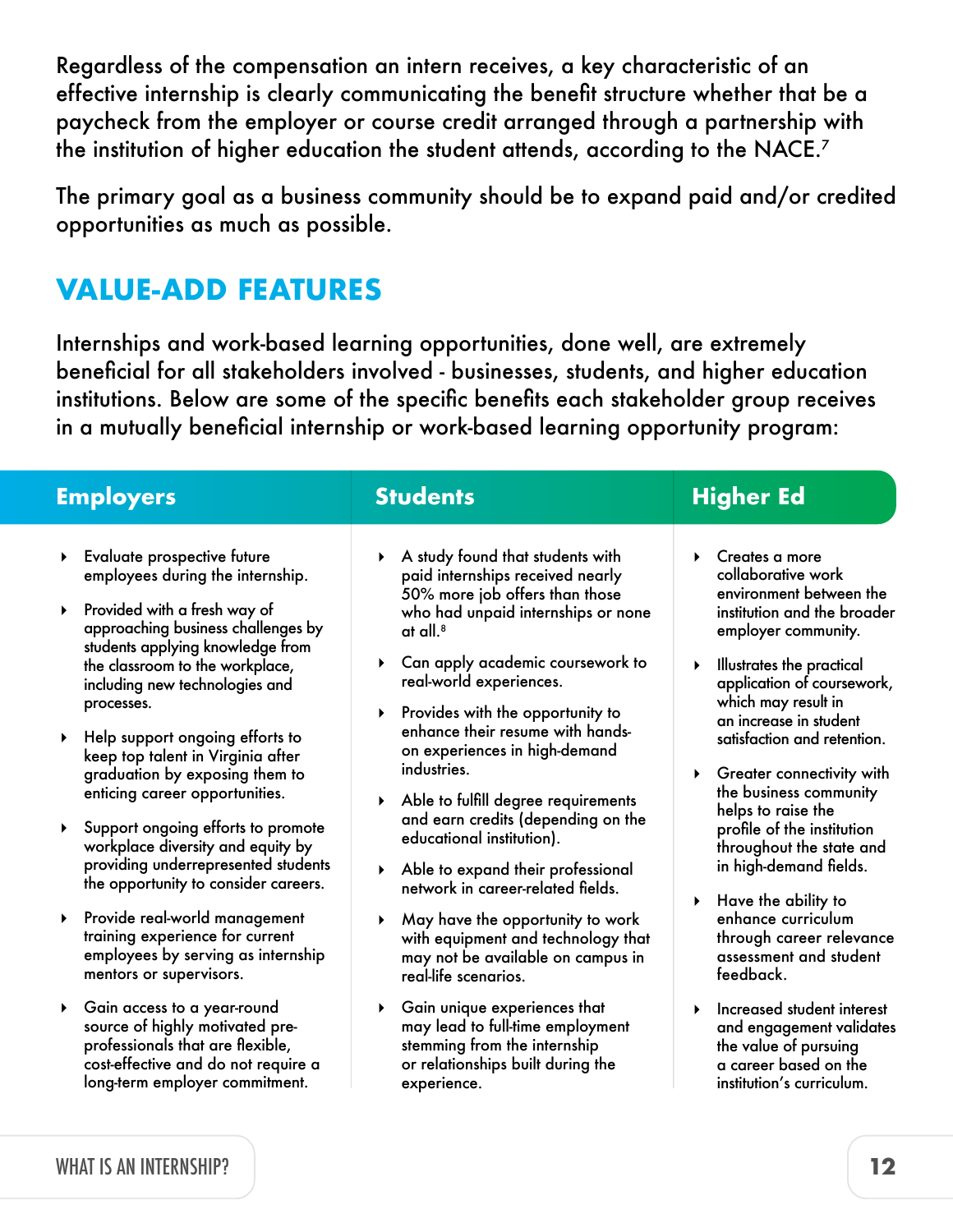## **BENEFIT OF COLLABORATIVE PARTNERSHIPS**

Career services offices at institutions of higher education are available to partner and provide assistance for employers at all stages of internship development. Please review the current contact list on the Virginia TOP website.

Throughout the Commonwealth there are many leading industry groups, associations, and initiatives focused on supporting Virginia's talent pipeline. In addition to increasing connectivity with students and higher education institutions, employers should also consider connecting with other groups to highlight and enhance available internships and work-based learning opportunities.

By increasing collaboration, employers will expand their network, allow for the possibility of rotating interns between several employers within an industry sector, and have the ability to introduce interns to the wider industry cluster and to develop industry-specific procedures.

Some of these organizations and initiatives include:

- State, local, and regional chambers of commerce
- Virginia Small Business Development Centers
- Career services offices at institutions of higher education
- Business and industry associations and initiatives, like GO Virginia, Growth4VA, Virginia Association of Colleges and Employers, VA BIO, or the Virginia Space Grant Consortium
- **Internship programs, like RVA** NOW, the Commonwealth Cyber Initiative, or the Commonwealth STEM Industry Internship Program (CSIIP)



property of their respective owners. Usage does not designate support for or participation in Virginia TOP or this toolkit.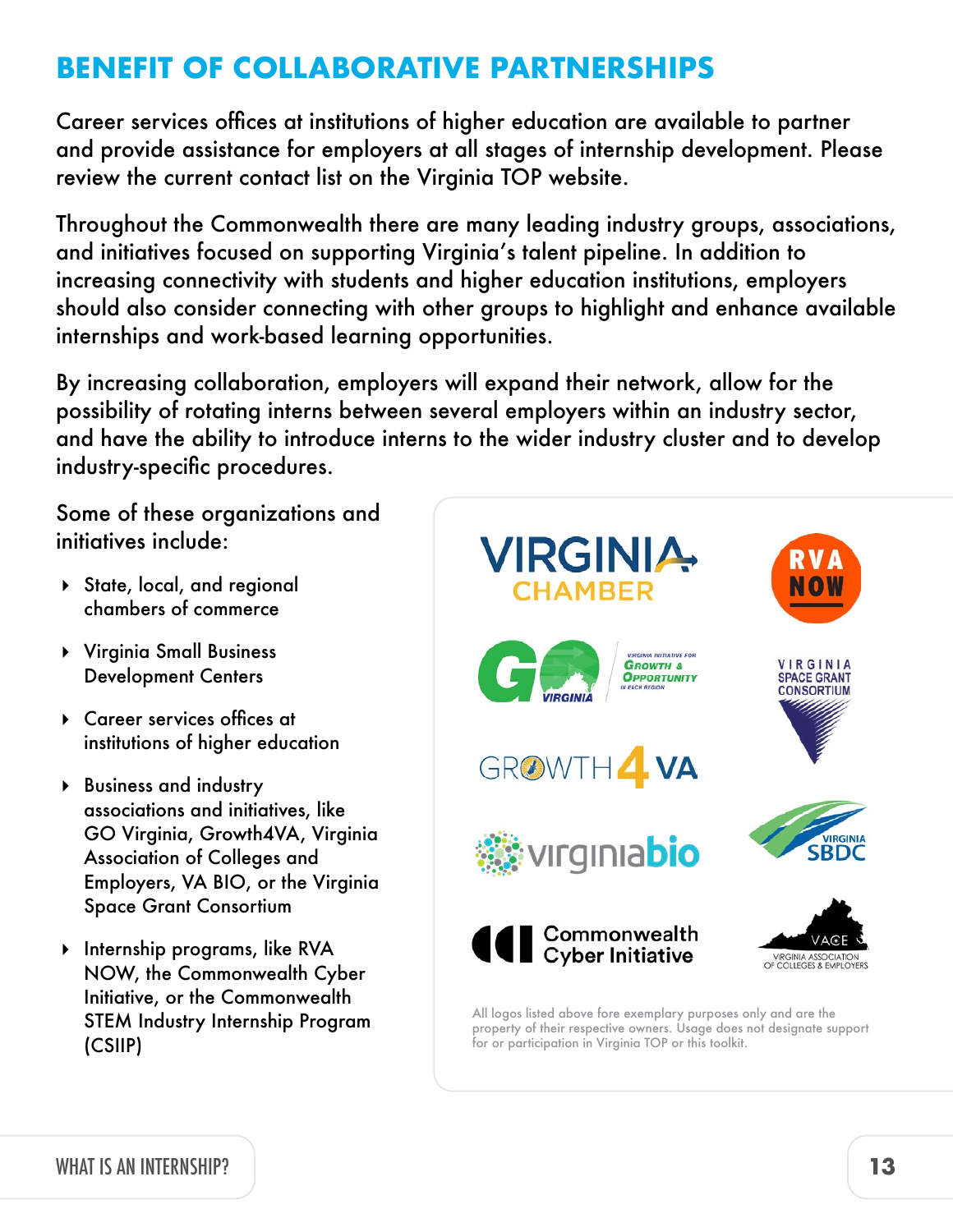## **PROGRAM DEVELOPMENT**

The key to building a successful internship program is to ensure the employer has the necessary organizational structure in place to enhance the experience for all involved. The priority for employers should be to provide an intentional, supervised, and wellplanned experience.

## **EVALUATE AREAS OF NEED**

Evaluating the areas of need within the company or organization is a key first step and question to consider before promoting future opportunities.

Consider the following questions:

- Are there projects that the company would like completed but are unassigned or not a quarterly priority for current employees?
- Would current employees benefit from an additional team member to complete important projects?
- Are there employees that could benefit from additional management experience?
- Are you looking to diversify your organization and hiring opportunities? See "Access and Equity in Opportunity" for more information.

If the answer to one or more of these questions is "yes," then the business or organization is primed to take advantage of the benefits of an internship or workbased learning program.

## **EVALUATE PRACTICALITY**

Once the need has been identified, an employer must decide which type of internship or work-based learning program to create and then set up the internal structure needed. Budget, staff capacity to supervise, and robust planning are all important factors to consider when evaluating business readiness to successfully manage an internship or work-based learning program.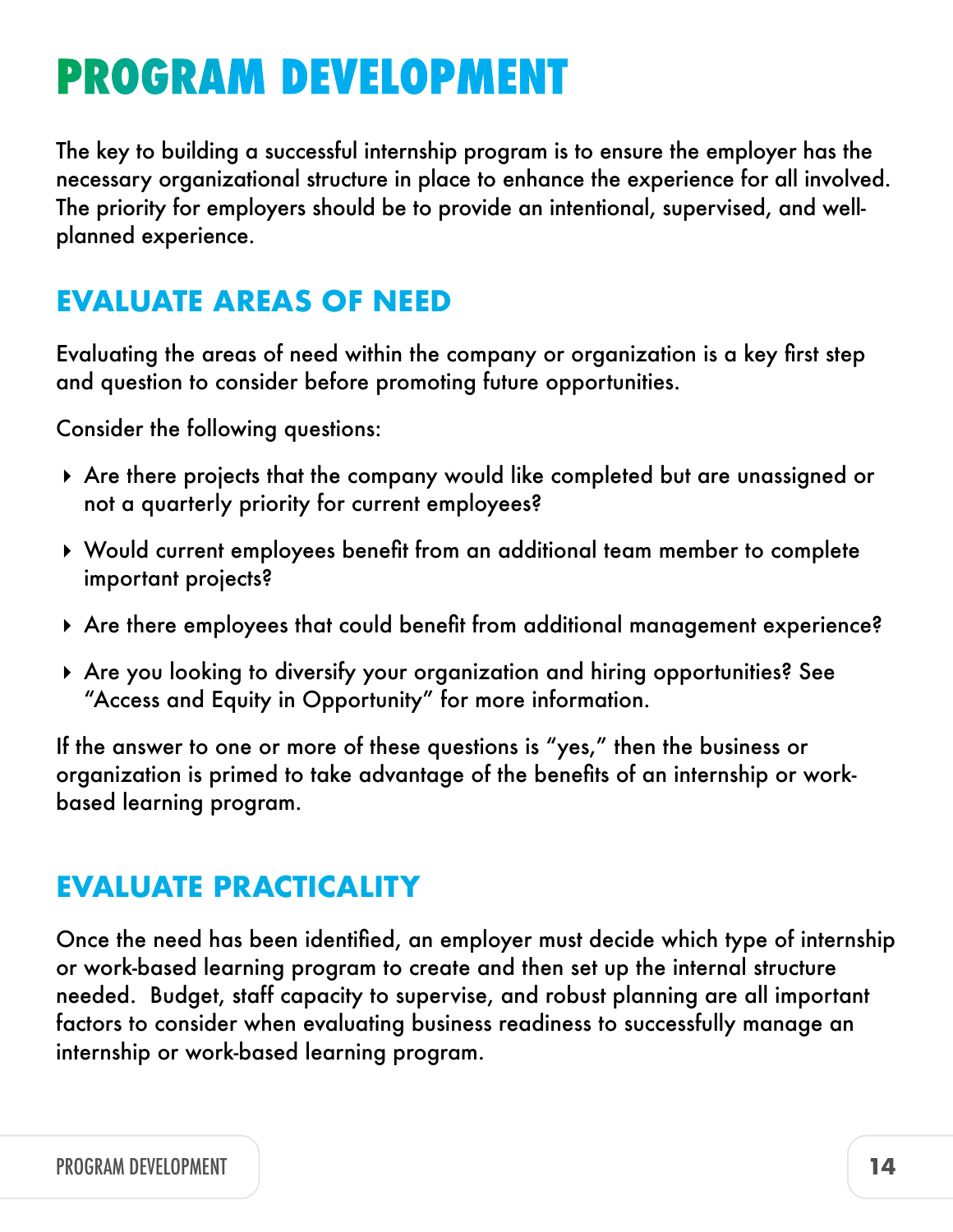## **BUILD A STRUCTURE**

The next step for an employer is to build a framework to support the internship program. An employer should create a timeline, clearly define roles, identify project work, and appoint supervisor/mentors within the organization to guide the students through their experience.

Below are some of the steps needed to build a structure to manage an internship or work-based learning program:

#### **Role of Intern**

Determine schedule, workspace, and supervisor.

- **Z** Clearly define responsibilities, tangible goals, and company policy on social media and dress code as it applies to interns. Examples of responsibilities that are clearly defined are below:
	- **Primary Responsibilities** 
		- Preparing budgets and financial reports
		- Developing audiovisual presentations
		- **Performing laboratory tests**
		- Creating promotional materials for an event
		- Drafting content to be used by an organization
		- Research for projects, departments
	- Secondary Responsibilities
		- Filing financial reports
		- **Scheduling presentation locations and dates**
		- Preparing/cleaning lab area
		- Conducting follow-up phone calls to confirm RSVPs
		- Monitoring and responding to blog entry comments

#### **Role of Supervisor**

Overseeing the work product(s), assigning ongoing assignments, and serving as primary point of contact for all work-related questions.

**Z** Connected to the type of work the intern will perform to provide appropriate guidance.

Prepared to provide regularly scheduled performance feedback.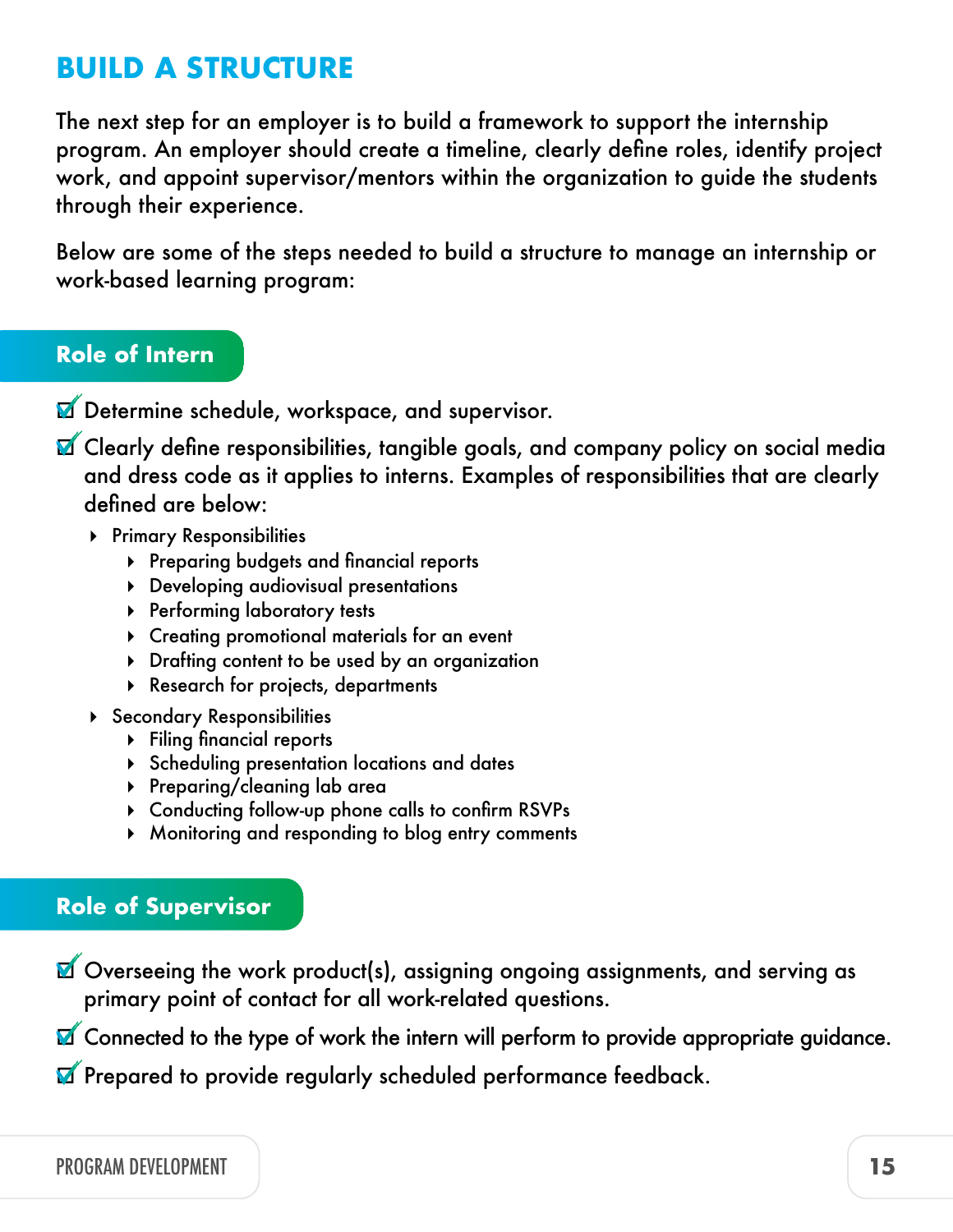#### **Role of Mentor**

- $\blacksquare$  Familiarize the intern(s) with company culture, provide professional guidance, and serve as an additional contact on projects when the supervisor is unavailable. Networking and mentoring are critical parts of professional development. Choosing the right mentor, someone who is passionate about working with students, can increase retention, engagement, performance and outcomes.
- $\blacksquare$  In advance of the start date for an intern(s), employers should schedule time to discuss this role with the identified mentor(s) to ensure familiarity with the associated responsibilities.
- $\blacksquare$  Throughout the Commonwealth, there are many organizations that offer mentorship training, such as local and regional chambers of commerce and industry associations. Employers are encouraged to foster greater collaboration within their region and industry. (See page 13.)

#### **Preparing your General Workforce**

- Employers should plan to not only prepare individuals who will be directly connected to the internship program for the onboarding process, but also prepare the general workforce, including those who may not be directly connected to the student(s).
- While supervisors, mentors, and human resource officers are typically well prepared, sometimes employees that are not directly connected with the program are unsure how to engage with interns.
- Providing all employees with information and best practices about how to engage with interns, even if they are not directly connected to the internship program, helps to support an internship-friendly environment.
	- Employees should be encouraged to reach out to an intern's supervisor for collaboration on projects and educational opportunities, when possible.
	- Employees should also be encouraged to introduce themselves and identify engagement opportunities, such as an informal coffee meeting, for interns to connect and network with a wider range of staff members and fellow interns.
- By providing training and/or information on the internship program to the general workforce, employers can support a more positive working environment and improve the student's overall experience.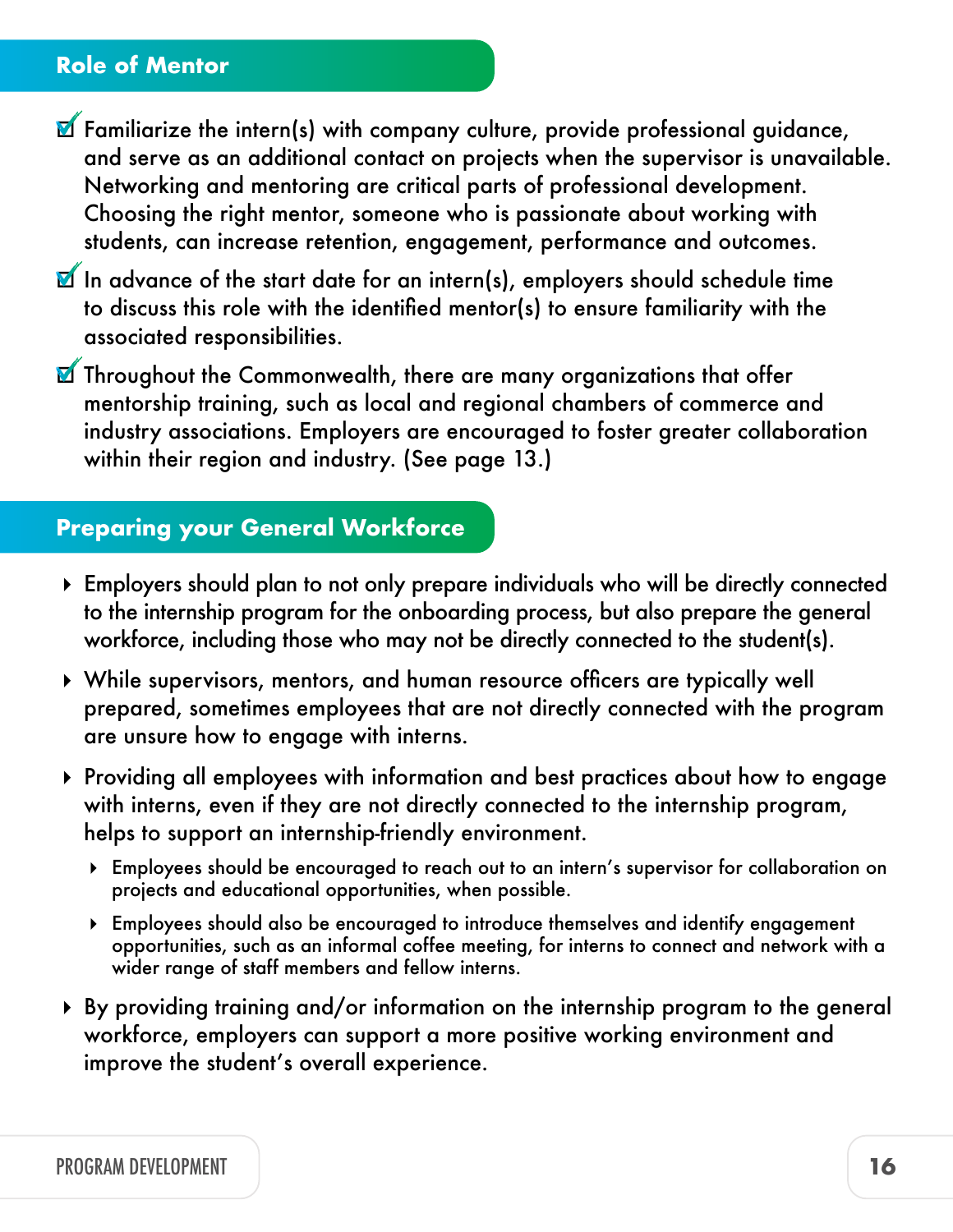## **RECRUITMENT**

## **TIMELINE**

An intern recruitment timeline should reflect the needs of the employer, while being mindful that each of the different types of work-based learning opportunities will attract a diverse group of prospective students. The varying types of work-based learning opportunities may operate on different timelines.

**Traditional internships** track along with the semester and summer schedules that traditional students have, i.e.

## **QUICK TIP:**

Allowing for flexibility and initiating communication with the career service offices of institutions are proactive steps to develop the most appropriate timeline.

- 12-16-week timeframe and coincides with an academic semester:
	- Late August to early December for fall,
	- Mid-December to mid-January for winter,
	- Late January to late April for spring, and
	- Mid-to-late May to early or mid-August for summer.

Appropriately named, **flexible internships** allow for more adaptability and can occur more frequently with just a few weeks' notice.

**Project-specific** or **remote internships** can also provide greater flexibility not only for students, but also for employers whose internships do not line up with the timeline of a traditional semester Providing opportunities like this can open the door for nontraditional students such as those participating in part-time programs.

Consider allowing departments to submit intern request forms by a certain date to company leadership, including the human resources department. Each proposal should come with detailed information on the work to be completed by the student including workspace, supervisor, hours, and compensation. Leadership will be able to analyze the need within the organization and ensure that all students brought in for the year or specific project will have a specific focus and ensure an exceptional experience.

Keep the lines of communication open with higher educational institution's career services offices, especially if the currently offered promotional opportunities (such as job fairs and related networking events) do not align with the project timeline needs. These offices can be advocates and connectors to the student population at target schools.

### RECRUITMENT **17**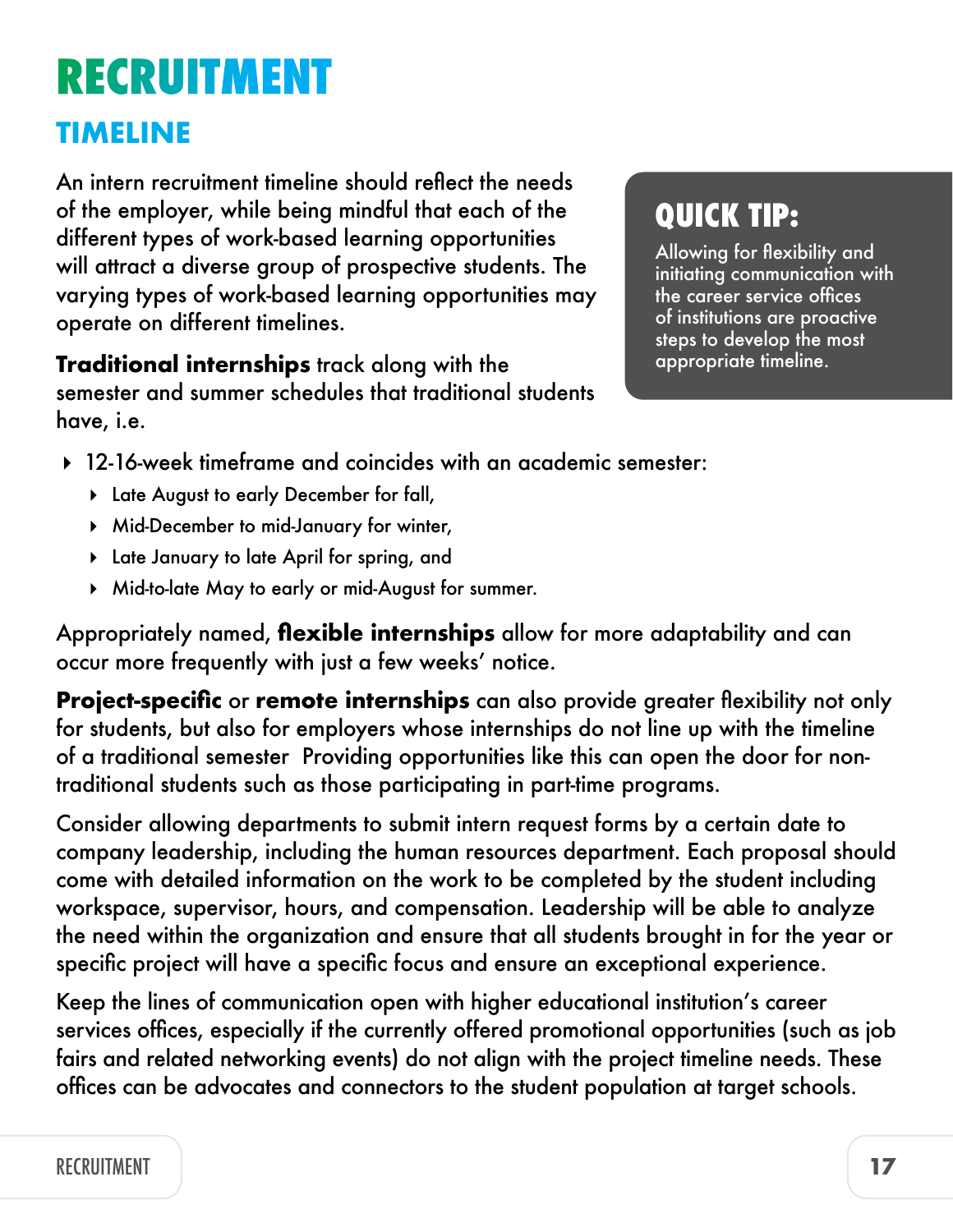## **DEVELOPING A CLEAR AND CONCISE INTERNSHIP POSTING**

Posting an internship or work-based learning opportunity is a critical step in attracting talent. An employer should make the posting attractive to potential interns, while also being truthful to the actual work that the student will engage in and the compensation offered.

Employers should promote opportunities six – nine months in advance, when possible, to allow for ample time to attract talent and encourage communication before the formal interview process begins. While recruiting tends to occur during the late summer/early fall time periods and again in the early spring, be mindful that not every work-based learning opportunity will fit into this schedule. Allowing for flexibility will support greater access and equity for available opportunities.

#### **Develop the Posting**

- ▶ Organization Overview
	- $\Box$  Develop a clear and concise internship posting that is appealing to prospective student applicants.



 $\Box$  Include the mission and/or vision, highlight achievements that would be attractive to prospects (ex: recognition as a top place to work, community service initiatives, social media accounts), and include organization information specifically pertinent to the posting.

#### ▶ Position Title

- $\Box$  Develop an appropriate title that is specific to the scope of work.
- $\Box$  Identify the type of internship or work-based learning opportunity. (See pages 7-10.)
- $\Box$  Move beyond generic "intern" titles to provide students with a greater sense of belonging, like:
	- Community Engagement Internship
	- Digital Marketing and Graphic Design Internship
	- Risk Analyst Internship
	- Manufacturing and Industrial Engineering Internship
	- **Investor Relations Internship**
	- State Policy and Government Affairs Internship

RECRUITMENT **18**



**Did you notice the checkboxes?** Feel free to print pages 18-24 and use them as you complete development, hiring, and onboarding processes.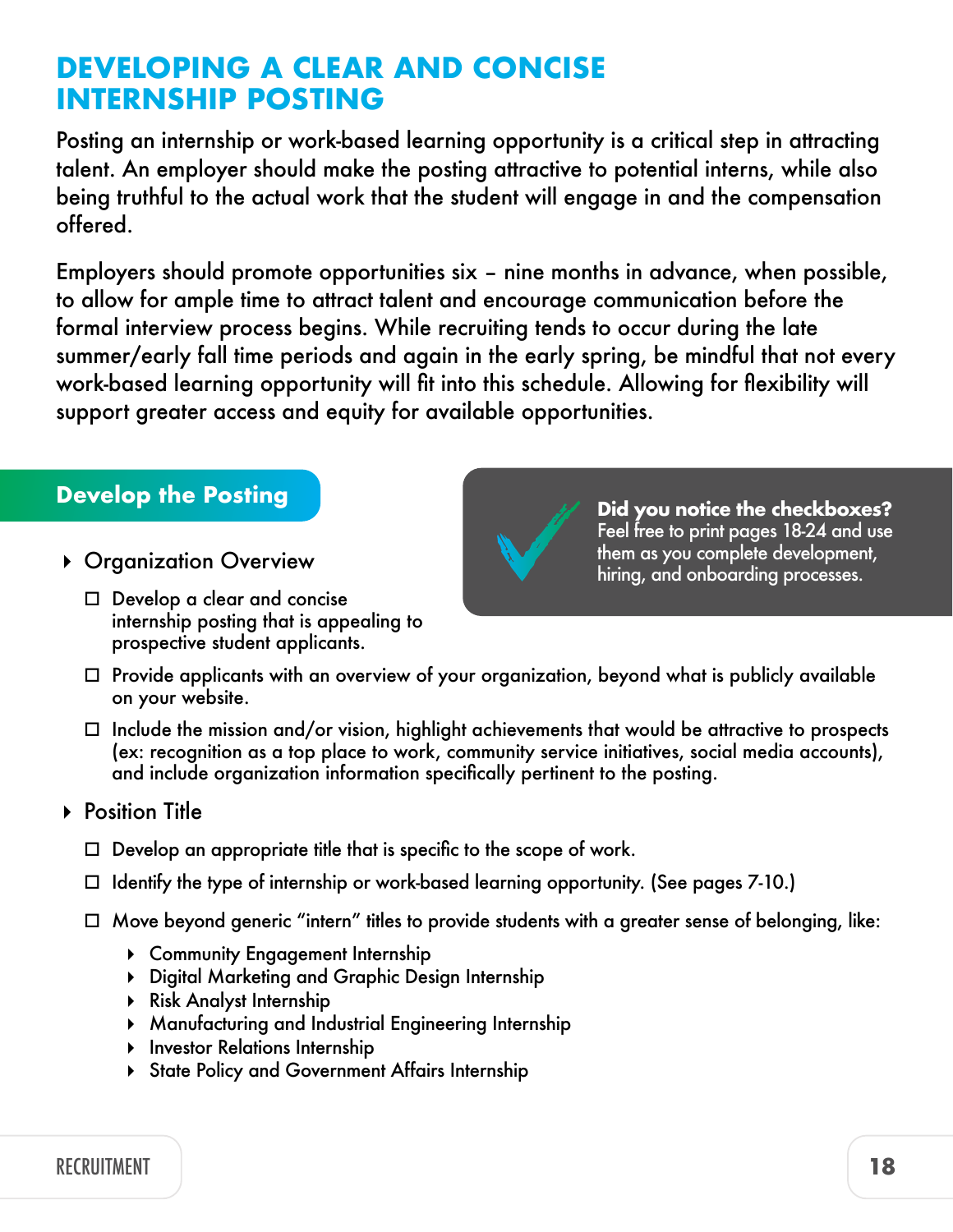- Eligibility Criteria
	- $\Box$  Review current eligibility requirements to decide what should be considered a "requirement" and what can be considered a preference.
	- $\Box$  Include a GPA requirement, if applicable, but be mindful that candidates also should be measured on additional qualities.
	- $\Box$  Foster greater inclusion in requirements which allows employers to attract a candidate pool with strategic emphasis on interests, experiences, and skillsets.
	- $\Box$  Include the number of expected hours for the opportunity.
	- $\Box$  Include specific skills the ideal candidate should have an interest in developing. These skills may apply directly to classroom learning.
- Responsibilities and Measured Outcomes
	- $\Box$  Provide as much detail as possible in relation to the tasks, projects, and responsibilities associated with the position.
	- $\Box$  Prioritize the responsibilities of the position based on importance to the role and the experience gained by the student.
	- $\Box$  Include language to allow for additional opportunities based on the candidate's interests, when possible.
	- $\Box$  Provide information on how progress and outcomes will be measured.
	- $\Box$  Provide information on how in-classroom learning can be applied to hands-on experiences and what interns should expect to gain from an educational perspective.
- ▶ Timeline
	- $\Box$  Provide a clear overview of the time frame for the opportunity and communicate flexibility, when possible.
	- $\Box$  Allow for flexibility in the timeline which provides ideal candidates who may not fit into the traditional 12-16-week model to apply for opportunities they might otherwise not be eligible for.
	- □ See "Types of Internship and Work-Based Learning Opportunities" on pages 7 10.
	- Communicate if the position will be part-time or full time and include the preferred number of hours per week a student should be willing to commit to the opportunity.
	- $\Box$  Be mindful that a student will need a certain number of hours to receive educational credit from their institution and communicate a willingness to discuss this with the ideal candidate.
	- $\Box$  Clearly communicate the application deadline, if applicable.
- Additional Information
	- $\Box$  Include information regarding whether the role is paid and/or credit-bearing.
		- $\blacktriangleright$  Provide specific information on pay rate, if possible, to allow students to have as much information in advance of the formal interview process.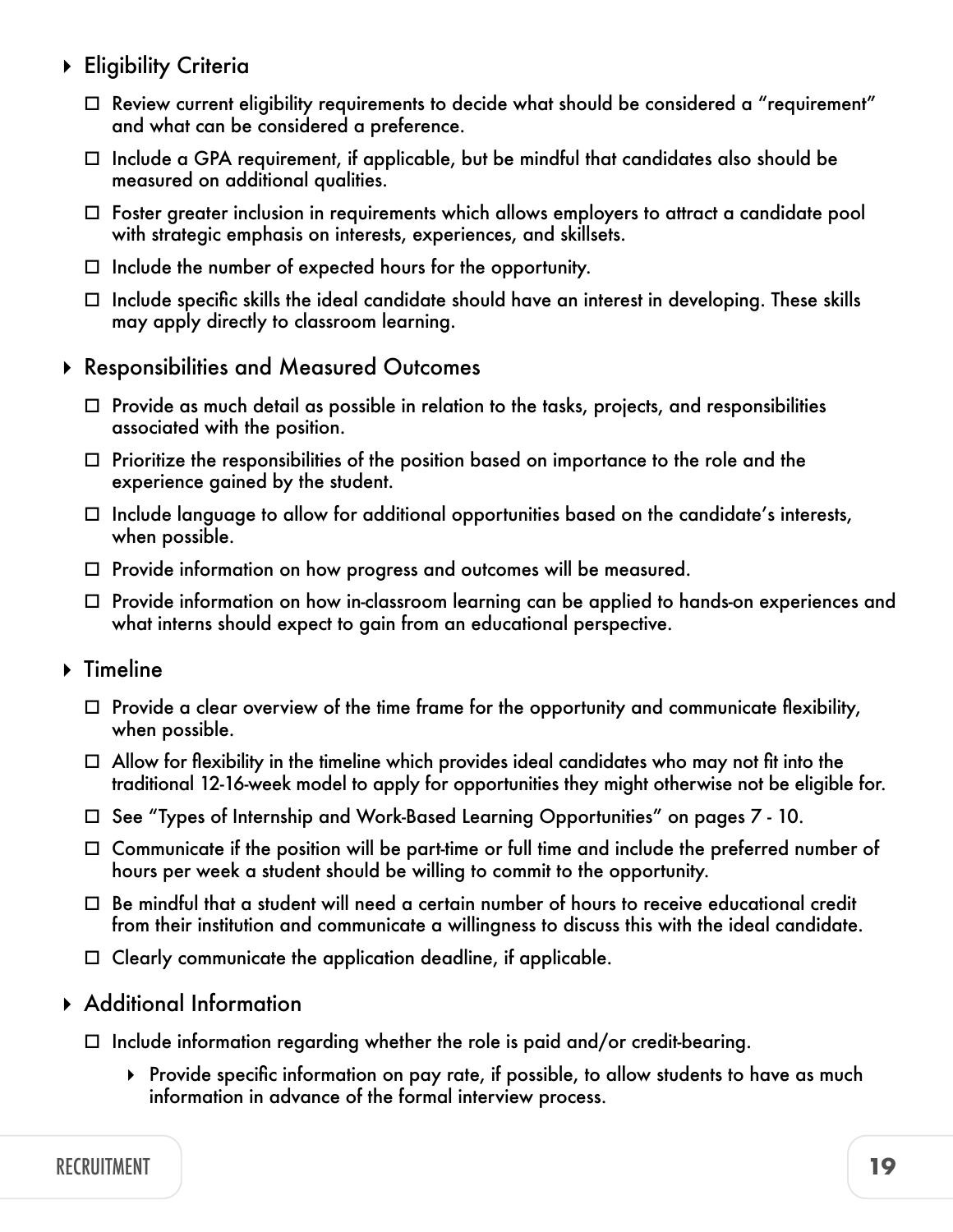- $\Box$  Include information on any available stipends (transportation, housing, meal, etc.).
- $\Box$  Include information on any additional "value-add" features.
	- Ex: networking opportunities, volunteer/service opportunities, educational and professional development opportunities.
- **Post the Opportunity**
- Decide when and where to post the opportunity
	- $\Box$  Target specific schools or geographic areas by working with career services offices at universities or community colleges. Many localities also have job boards and posting locations for employers.
		- Consider the length of time to receive applications. Will it be on a rolling basis? Fixed application period?
		- How will you communicate with applicants about the process?
	- $\Box$  Increase connectivity with educational institutions through the following channels:
		- Career/Internship Fairs
		- ▶ Social media and LinkedIn
		- Higher ed emails, website, job portals (i.e., Handshake, Symplicity, College Central Network)
		- Volunteer to serve as a guest speaker for introductory level courses.
		- Contact former interns to identify prospects.
		- Communicate with fellow industry organizations.

#### **Access and Equity in Opportunity**

- Broaden the group of applicants by considering the following factors:
	- $\Box$  Post the opportunity publicly, rather than distributing only to a small number of contacts.
	- $\Box$  Move beyond immediate and familiar regional boundaries.
	- $\Box$  Ensure that messaging is socially and culturally inclusive and speaks to the diverse experiences of every prospective applicant.
	- $\Box$  Revisit the model of the ideal candidate; understand that individuals bring a diverse body of lived experiences that can significantly improve work outcomes for prospective employers.
		- For example, does a hard-working student balancing multiple extracurricular activities or a part-time job and a full-time course load exhibit desirable qualities not represented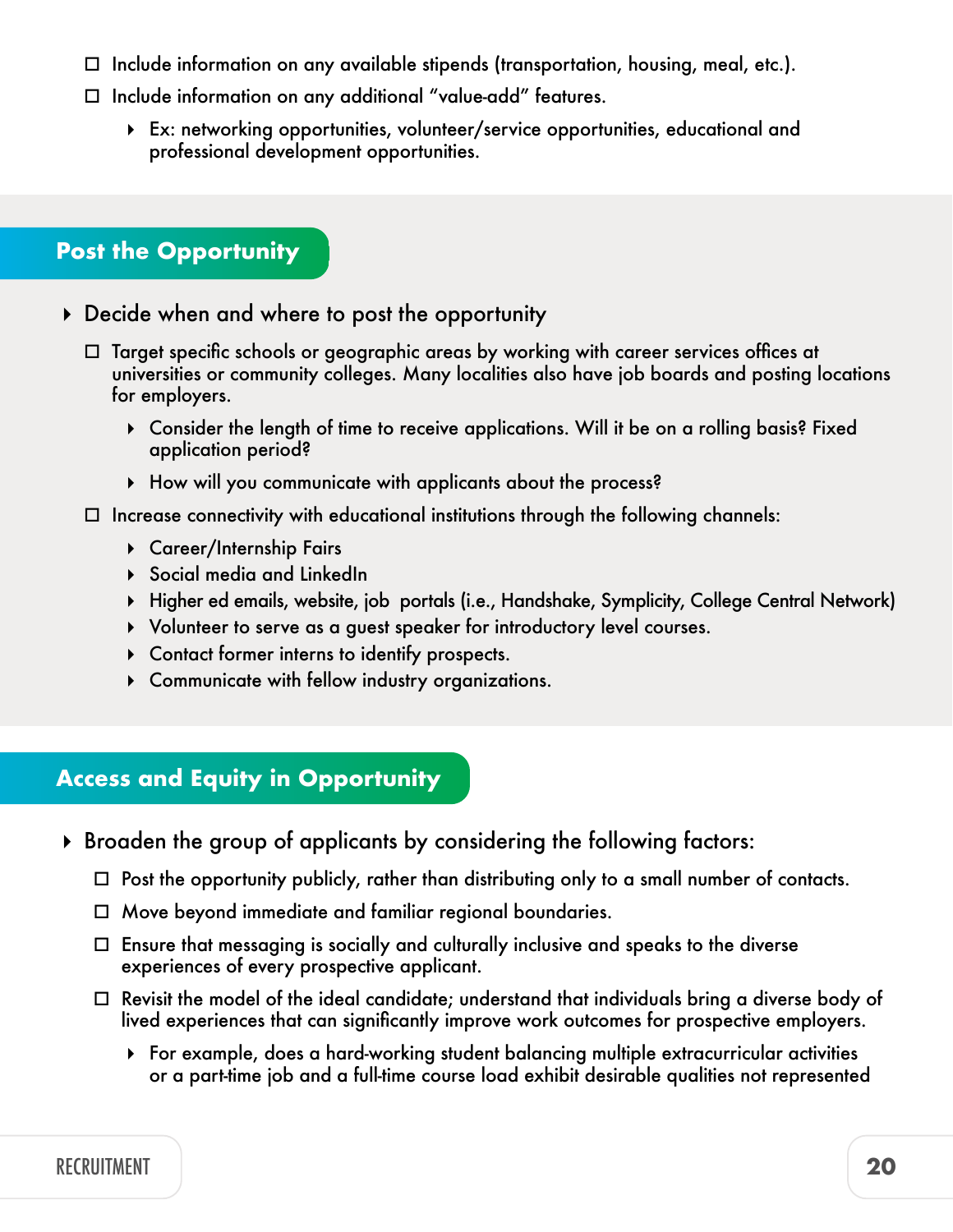in their GPA? Many students that aren't exposed to internship opportunities possess a special set of skills that aren't reflected in their academic achievements. Tests only measure one dimension of success.

- Does the ideal candidate need to have a specific GPA range, or could the scope broaden to be more inclusive? Could the GPA range be a preferred qualification, rather than a requirement?
- $\Box$  Take steps to combat implicit bias toward the Limited English Population (LEP)
	- When possible, provide verbal and written language assistance for services and resources for Limited English Population (LEP) students.
- $\Box$  Seek out additional channels to communicate available opportunities.
	- A significant issue in connectivity between students and the business community is a lack of knowledge of the available opportunities. Develop a robust campaign that exposes students to internship opportunities in often overlooked spaces from faith communities to HBCU's (Historically Black Colleges and Universities) and DEI and LGBTQA offices at public and private institutions of higher learning.
- $\Box$  Be flexible in available opportunities.
	- Provide remote opportunities for students who may not have the means to relocate temporarily to accommodate the internship.
	- Investigate shared-work spaces throughout the Commonwealth that might allow students to have a dedicated workspace and the necessary technology.
	- Shared-work spaces are especially beneficial for virtual opportunities and to promote greater inclusion for students who may not have the necessary infrastructure at home (high-speed internet, a computer, etc.).
	- Explore the idea of developing or partnering with an internship incubator center.
- $\Box$  Provide additional benefits for work-based learning opportunities, when able.
	- Does the program have the ability to pay the tuition associated with a credit-bearing internship, especially if the intern is not also being paid?
	- Does the program have the ability to provide a parking and/or meal stipend as an additional benefit?
	- Does the program have the ability to offer housing to a student who may need it?
	- Connect with a local college or university to investigate the use of summer/off-season housing as an option.
	- Does the program have the ability to provide interns with a dedicated laptop for virtual opportunities?
- $\Box$  If the organization has a larger internship program, decide how to best bring together a diverse group of students from different regions, institutions, and backgrounds to allow students the opportunity to engage with others from different viewpoints and experiences.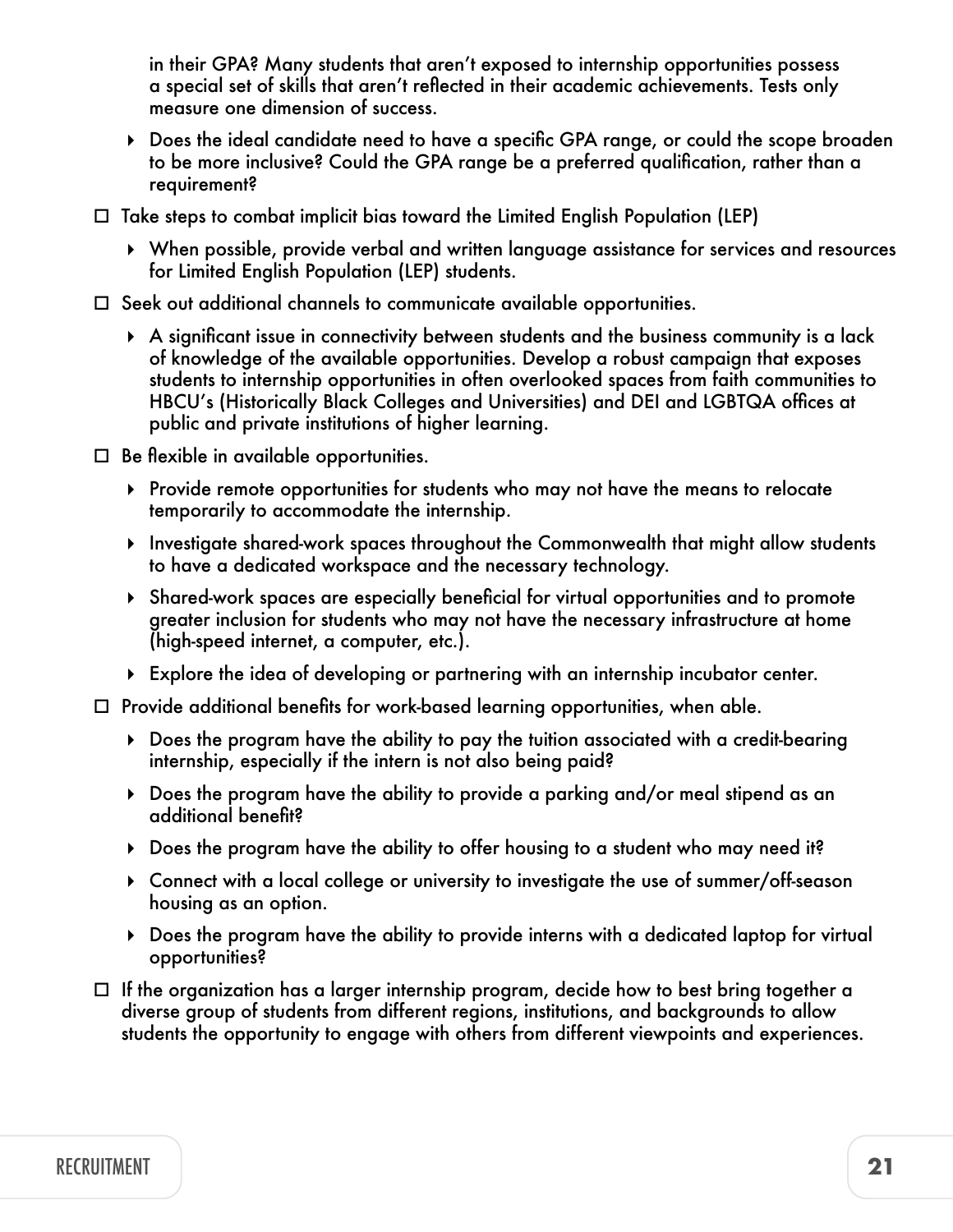## **INTERVIEWS AND HIRING**

The hiring process should evaluate the criteria and considerations listed on the job posting for the position. Some of these considerations are:

- Educational factors
	- Academic achievement
	- $\Box$  Level of education
	- □ Major/Minor; relevant coursework
	- $\Box$  GPA
- Work-Based Experience
	- $\Box$  Does the student have other relevant work-related experience? (Keep in mind that internships are sometimes a student's first work-based learning opportunity)
	- $\Box$  Consider factors like volunteer experience and extracurricular activities
- Application, Resume, and Cover Letter or Writing Sample
	- $\Box$  Have an applicant expand on content that they included in the application in the interview.
	- $\Box$  As an alternative to a formal cover letter, or in addition to it, requesting a writing sample provides employers the opportunity to gain additional insight for the prospective intern and measure their written skills organically. Another alternative is to encourage applicants to include an electronic portfolio providing a way to demonstrate what they have learned in the classroom, as well as their co-curricular involvement.
- ▶ Student Reneges on Commitment
	- $\Box$  If a student is offered and formally accepts an internship but later reneges on their commitment for an inexcusable reason, the employer should have a plan in place.
	- $\Box$  Inform the institution where the student is currently enrolled.
	- $\Box$  Employers should also consider if students who make the decision to renege on their commitment will be eligible for any future employment opportunities and maintain all records.
- Make the process as inclusive and equitable as possible by considering the following factors and removing room for bias:
	- $\Box$  Think creatively about the ideal candidate major, GPA, schooling, age etc.
	- $\Box$  Internship programs can be a low-risk way of evaluating different types of talent that an organization may not have considered before.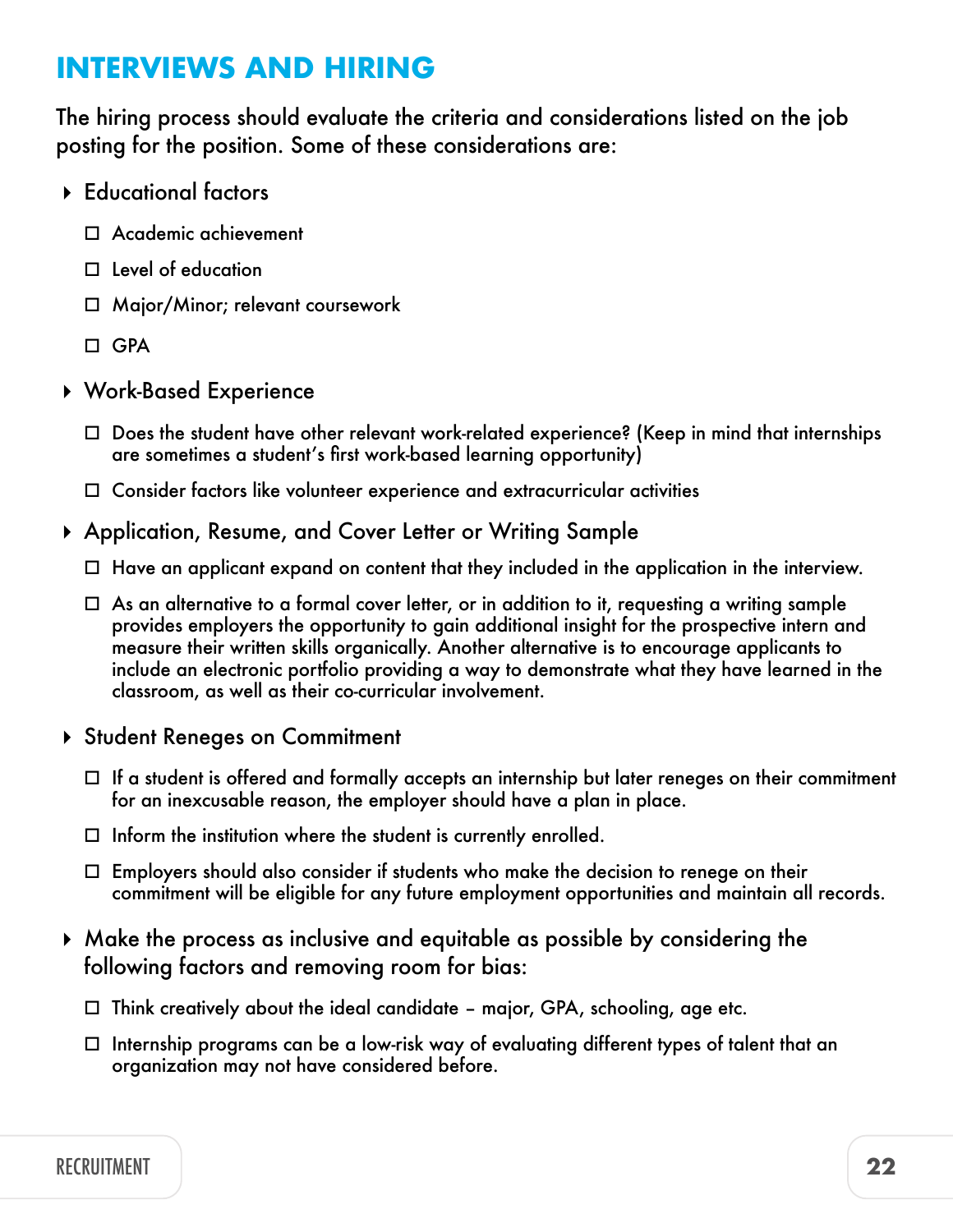# **ONBOARDING PROCESS**

## **INTERN PROCESSING**

- **Intern Onboarding Process** 
	- $\Box$  Set tangible goals and clear expectations.
	- $\Box$  Ensure information is readily available and accessible.
	- $\Box$  Develop a FAQ guide that is comprehensive of the most important information for the on-boarding student(s). This approach helps students adjust more quickly, therefore increasing the chance for a successful experience that will shape their future academic and professional endeavors.
	- $\Box$  Include any information related to a dress code, if applicable, in advance to ensure onboarding students feel fully prepared to meet the expectations.
	- $\Box$  Dedicate specific time for on-boarding students to express their expectations of what they hope to learn throughout the process, what opportunities they hope to be exposed to, and what skills they seek to improve.
	- $\Box$  Provide on-boarding students with these materials in advance of their expected start date and ensure they have access to the appropriate contacts, should they have any questions.

#### ▶ Orientation

- $\Box$  Review the job posting description to ensure clarity of the internship role and responsibilities.
- $\Box$  Outline how outcomes are measured for the role.
- $\Box$  Develop an orientation process that is helpful for the student to learn beyond their role.
- $\Box$  Allow the opportunity for interns to engage with a variety of staff members to discuss the vision of the organization, learn more about how the different roles interconnect, and ask questions.
- $\Box$  Be mindful to not overwhelm incoming students with too much information on their first day.
	- As mentioned above, send as much information in advance and allow the opportunity for incoming interns to ask questions prior to their start date.
	- Connect incoming interns with outgoing or past interns to create a peer mentorship program.
- $\Box$  Opt for one-on-one informal meetings when possible and be mindful of the incoming intern's comfort level throughout the orientation process. While some students may dive in and fully adjust within the first few days, others may need more time.
- $\Box$  Allow dedicated time for on-boarding interns to engage with their fellow intern colleagues, if applicable.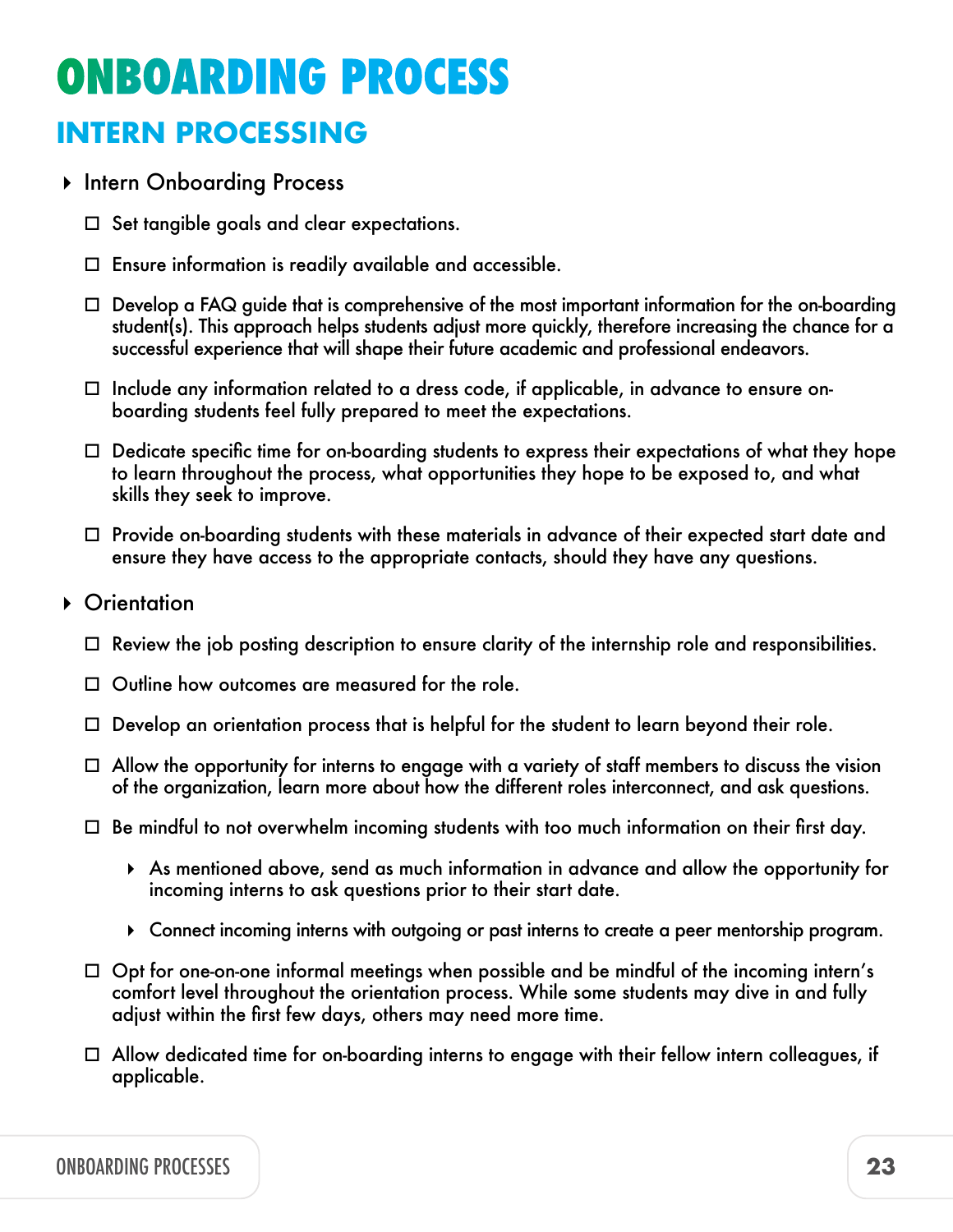#### Engagement

- $\Box$  Ensure interns have access to a wide range of networking and connection opportunities outside of those in their specific cohort.
- $\Box$  Offer extra-curricular opportunities currently available to staff members, such as book clubs or volunteer opportunities, to ensure interns feel "connected" to your organization.
- $\Box$  Allow for continued engagement opportunities with fellow interns and staff members throughout the process to maximize engagement potential.

## **ACCESS AND EQUITY IN OPPORTUNITY**

- Throughout the internship, employers are encouraged to review the "Access and Equity in Opportunity" section under "Developing a Clear and Concise Internship Posting" to ensure the opportunity is equitable for all interns.
- Additional considerations to promote greater equity in opportunity can be found below.
	- Take steps to combat implicit bias toward the Limited English Population (LEP).
	- Inplement diversity and inclusion training that actively includes dialogue on multicultural workforce issues for all employees through internal employee resource groups, which often offer comforting mental-health support for its workers.
	- Expand access to and consumption of its services among multicultural student or workforce by providing international language translation (spoken by a fast-growing population, which also represents the nation's largest buying power by 2023, according to a popular study in Multicultural Purchasing Power by the University of Georgia.).

## **STUDENT RIGHTS AND PROTECTIONS**

During the onboarding process, ensure that interns are provided with a written copy of the organization's human resource information, policy guidelines, including any social media code of conduct or dress code requirements, and worker protections.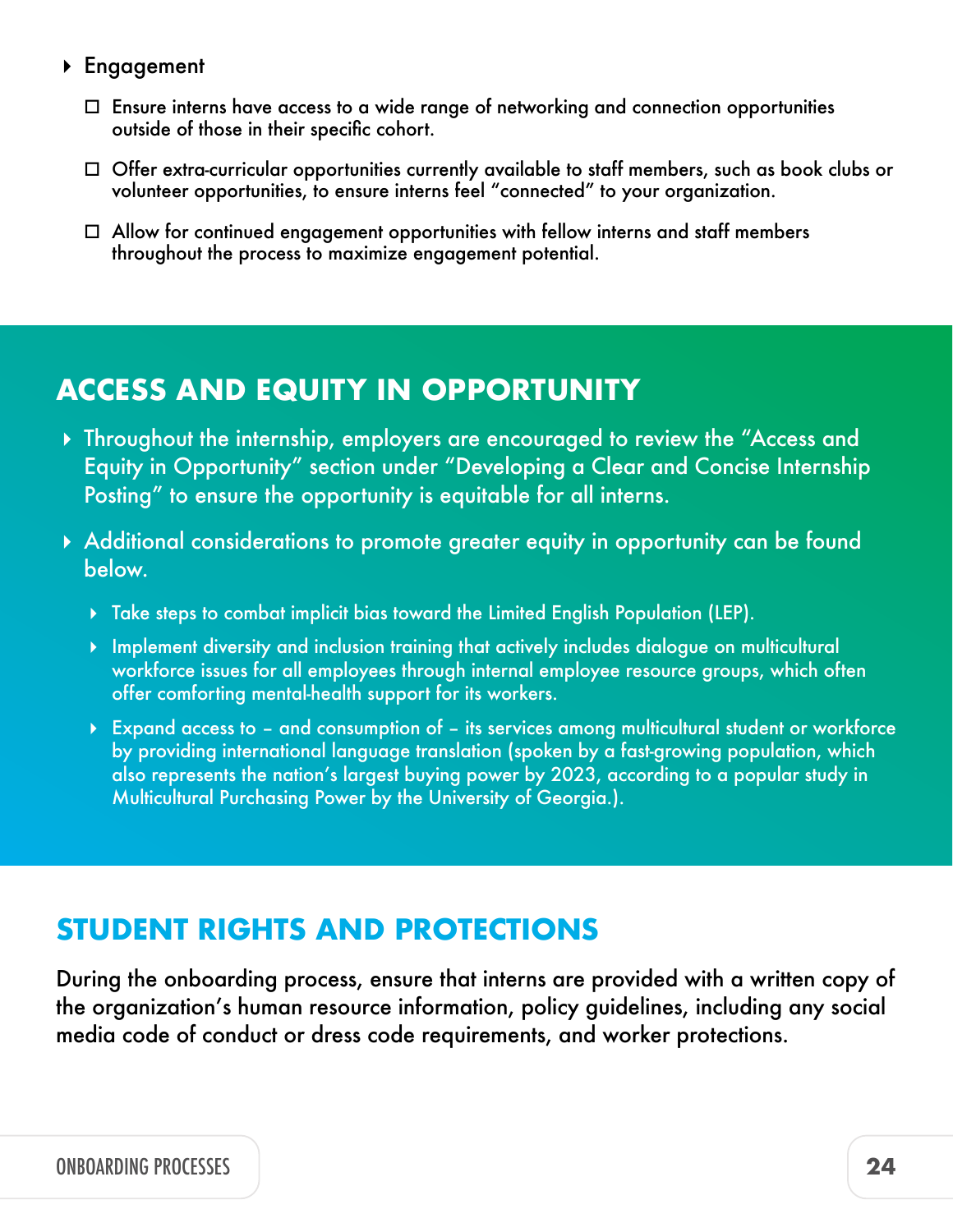## **LEGAL CONSIDERATIONS**

Employers should plan to check with the Human Resources Department and legal counsel to ensure that all federal, state and local rules, regulations and laws have been considered as part of the internship program. See below for a partial list of the issues each employer should consider before bringing a student on board:

- □ Does our workers' compensation insurance cover interns? Does the answer change if the intern is unpaid? Does it change if the intern is under 18?
- $\Box$  Can we hire interns who are under age 18? Does the answer change if the intern is unpaid?
- □ Are interns subject to our processes for disciplining employees? How do I terminate an intern if it doesn't work out?
- $\Box$  What protections do we have against liability if an intern is injured while working, is discriminated against or otherwise experiences an unfortunate incident?
- □ What protections do interns have under our company policies?
- $\Box$  Do our non-disclosure agreements or other confidentiality policies for permanent employees apply to interns? Under what circumstances can we make exceptions so that students can write about their internship experience for their capstone requirement or thesis?
- $\Box$  Do our policies regarding intellectual property ownership apply to interns? Under what circumstances can we make exceptions for students who create something for us during their internship or as part of a project-based learning experience?
- $\Box$  In addition to the guidance provided by the U.S. Department of Labor in Fact Sheet #71, what else do we need to consider about the Fair Labor Standards Act and how it applies to interns?
- $\Box$  Can an intern drive a company car? Does the answer change if the intern is unpaid or under age 18?
- $\Box$  If the paid internship will be done remotely, are there visa considerations if an international student is living in the U.S.? Does that change if the internship is unpaid?
- $\Box$  If the paid internship will be done remotely, can an international student who is living in their home country (or elsewhere outside the U.S.) be hired without needing a visa?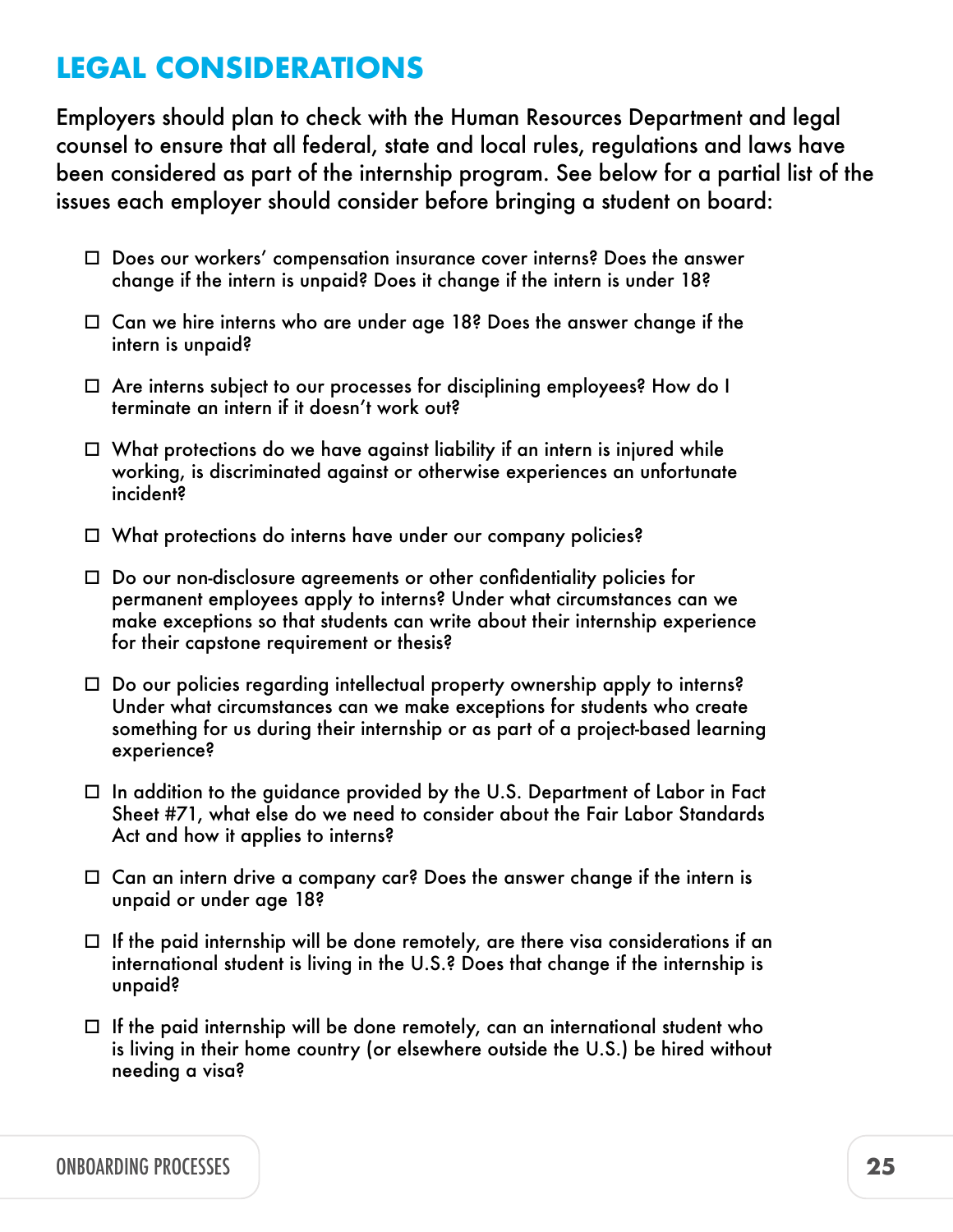## **INTELLECTUAL PROPERTY (IP) OWNERSHIP**

This primarily occurs in project-based opportunities where students are tasked with developing a new solution where the solution could be patented.

Discuss within the organization if there is a need to create an IP policy and, if so, ensure transparency with prospective interns.

## **NON-DISCLOSURE AGREEMENTS (NDAS)**

If employers expect interns to sign NDAs, it should be made transparent.

Please evaluate if the NDA would limit the intern's ability to write up their experience as part of a thesis or capstone project and, if so, ensure early transparency with prospective interns.

## **FURLOUGHS AND LAYOFFS**

Due to unforeseen circumstances, there may arise a situation when the supervisor, mentor, or another employee is furloughed, laid off, or terminated. The Human Resources Department should develop a guideline, should this situation ever occur, to ensure the student(s) is assigned new contacts and remains supported throughout the process. Providing students with connection to more than one employee helps to support this transition, should it be necessary.

## **EVALUATION AND ASSESSMENT OF INTERNS**

- $\Box$  Throughout the internship program, it is important to continually monitor the student's progress and assess how well they are learning and applying their coursework to their role and responsibilities.
- $\Box$  During the orientation process, discuss how your organization will measure the outcomes to ensure connectivity between the intern's coursework and work responsibilities.
- $\square$  Provide a forum for interns to discuss their competencies in the beginning of the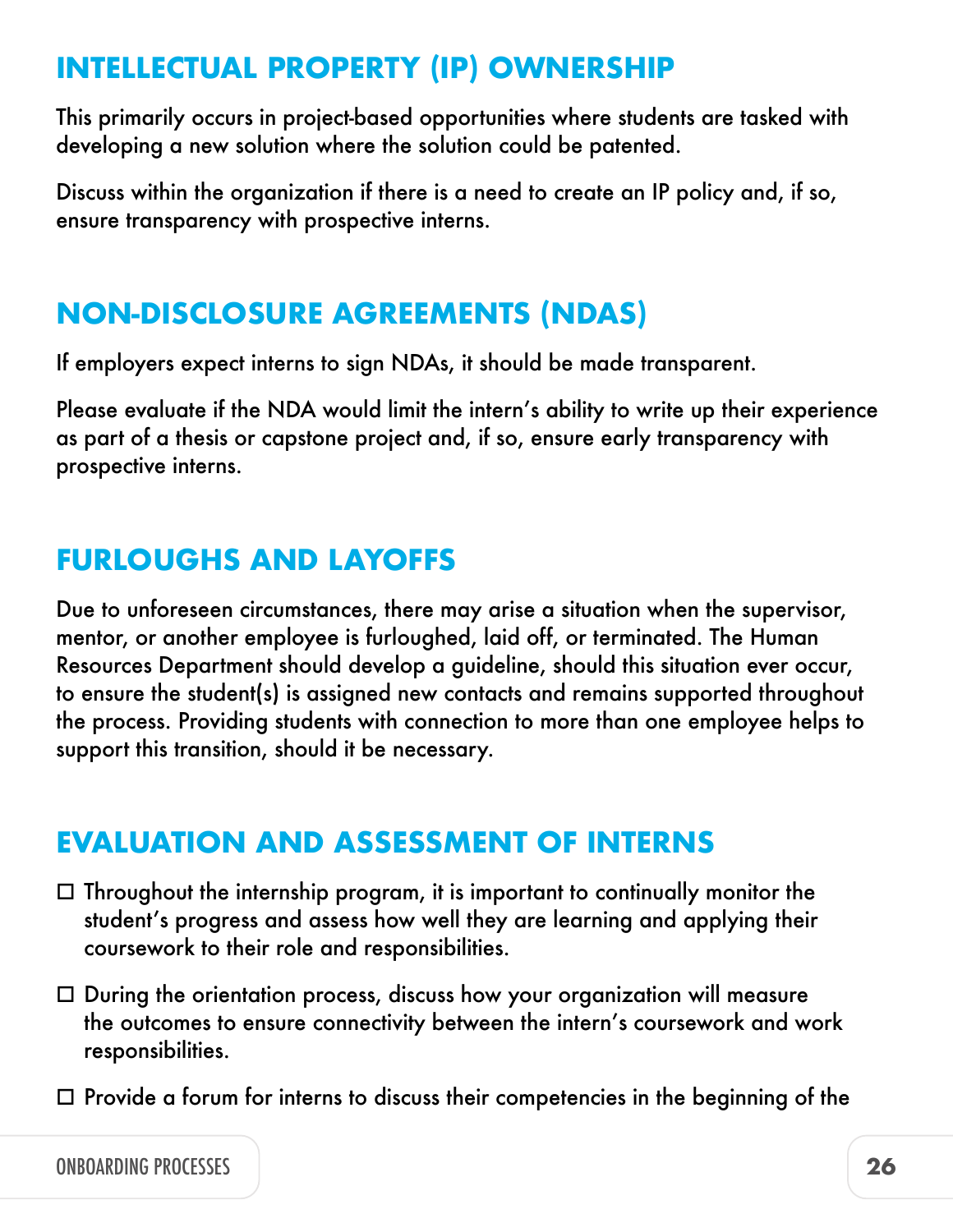internship and schedule regular check-ins to discuss progress and strategies for improvement.

- $\square$  Develop an onboarding survey for students to describe their expectations and provide the student with an opportunity to review their responses upon the conclusion of their internship to evaluate progress.
- $\Box$  Schedule an exit interview to collect feedback before the internship concludes.
	- Consider developing a survey to ask questions covering all aspects of the internship including office space, project or scope of work, supervisor and mentor involvement, and likelihood student will return for another opportunity.
	- Be sure to include specific questions like "After completing this internship, do you feel that you know more about your chosen area of interest, and/or feel more confident about major/ career choice?"
- $\Box$  Analyze the information from exit interviews and discuss how it can be integrated to improve the student experience.

## **CONTINUING ENGAGEMENT POST-INTERNSHIP**

- $\Box$  Host networking opportunities for past interns to provide continued engagement opportunities for students throughout their collegiate experience.
- $\Box$  Offer past interns the opportunity to mentor future interns.
- $\Box$  Continue to connect with past interns about their career aspirations and share information on post-graduation career opportunities.
- $\Box$  Engage with past interns to provide a testimonial about their experience for future marketing and promotional materials.